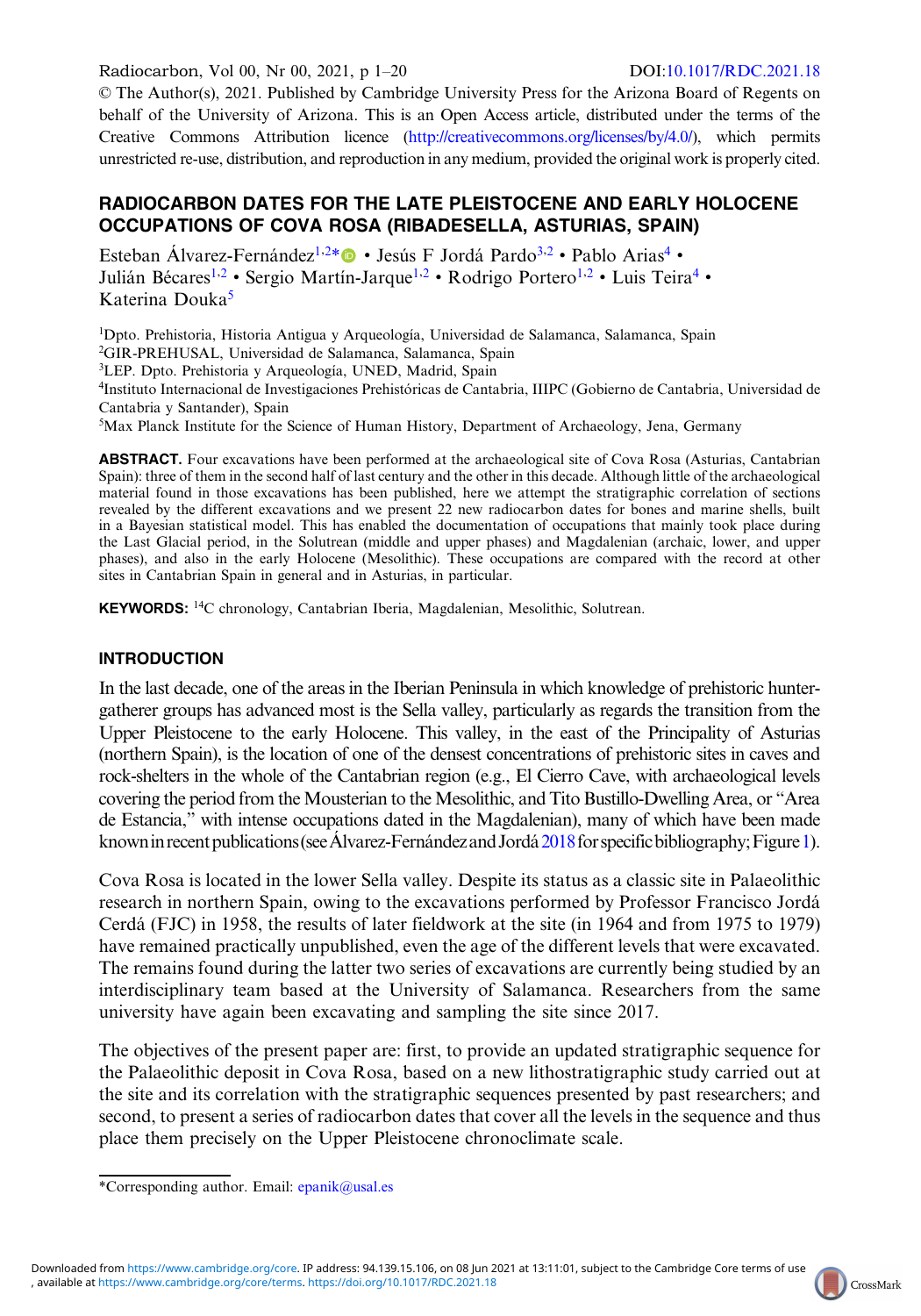<span id="page-1-0"></span>

Figure 1 Map of Northern Spain and the Sella River valley in the east of the Principality of Asturias, indicating the most important archaeological sites with occupations during the Late Pleistocene and Early Holocene.

Therefore, a total of 22 radiocarbon dates are presented here, obtained for samples of bones and shells from the archaeological levels documented by the excavations in 1964 and 1975– 1979, and in the recent fieldwork, in 2019. All these samples were analyzed in the Oxford Radiocarbon Accelerator Unit (ORAU) Laboratory at the University of Oxford. These dates provide precise ages for the different occupations in the cave, which have been attributed to the Solutrean, Magdalenian and Mesolithic, based on the archaeological remains found. They also contribute to understand the characteristics of the occupation of the Sella valley in the context of northern Spain, in the late Pleistocene and early Holocene.

### COVA ROSA CAVE

#### Geographical and Geological Setting

The archaeological site of Cova Rosa is situated in the small village of Sardéu, Ribadesella Municipality (Asturias, Spain). Its UTM coordinates (ETRS89, Zone 30) are:  $X = 327,289$ and  $Y = 4,812,217$ . It is 4 km in a straight line from the current coastline, about 3km from the neighboring caves with archaeological deposits of Les Pedroses and El Cierro and 5.5 km from the left bank of the Sella estuary (Figure 1).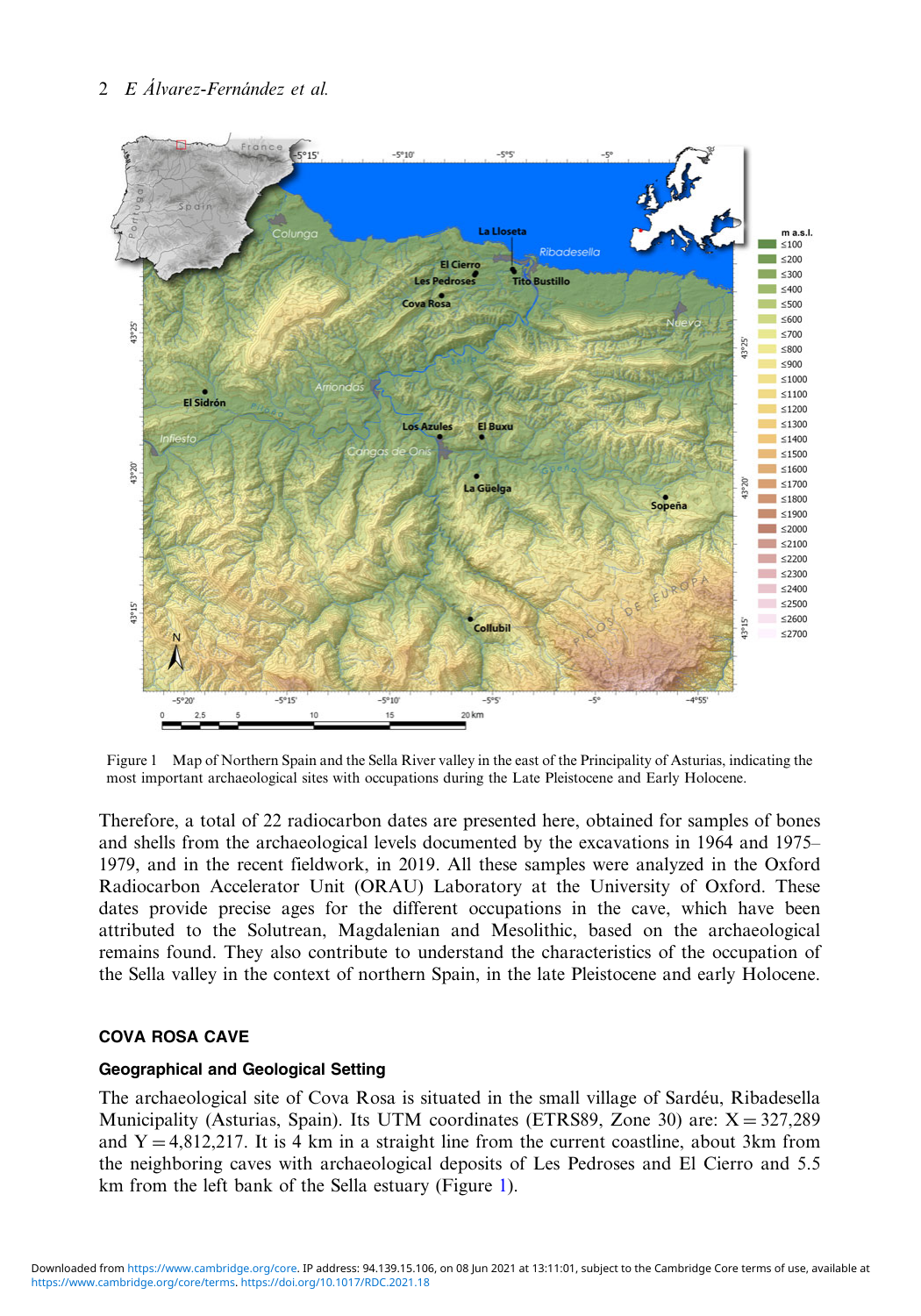Geologically, Cova Rosa is located at the eastern end of the Asturian Massif in the Cantabrian Range, in a sector with Palaeozoic materials belonging to the Cantabrian Zone of the Iberian Massif. The karstic cave formed in the limestones of the Carboniferous La Escalada Formation (Moscovian) (Navarro et al. [1986\)](#page-19-0). The cave entrance is at 149 m asl, at the bottom of an endorheic depression, 73 m deep, in the extreme northwest of a blind valley, at the foot of the limestone ridge called Peña Pagadín  $(417 \text{ m as}l)$  on its southern slope. It is a large rockshelter, 25 m wide and 15 m high, which gives access to the cave of the same name, whose entrance is now blocked and can only be accessed with speleological techniques. The small river flowing in the blind valley currently sinks into the karst 23 m below the rock-shelter, whereas in the Pleistocene the sink was through the rock-shelter. The Cova Rosa karst complex is a long cave system through which the San Miguel River circulates before resurging in the village of Soto. Cova Rosa currently shelters an important bat colony protected under the legal figure of Reserva Natural Parcial de Cova Rosa.

#### History of Research

Cova Rosa was discovered in 1957 by FJC. In 1958, after sieving the sediment from the spoil heaps left by unknown people who had dug a large pit, he cleaned a section and excavated a surface area  $3 \times 1$  m in size. Based only on the archaeological remains, he distinguished two different periods in the occupation: one dated in the Upper Solutrean and the other in the Lower Magdalenian (Jordá Cerdá [1977](#page-18-0)). These remains were studied by P. Utrilla ([1981\)](#page-19-0) and L. G. Straus [\(1983](#page-19-0)), who confirmed FJC's initial attributions (Layers 8–6: Upper Solutrean; Layers 5–2: Lower Magdalenian; and Layer 1: superficial). Additionally, P. Utrilla ([1981\)](#page-19-0) and C. González Sainz ([1989\)](#page-18-0) noted some artifacts belonging to the Upper Magdalenian, although out of context.

FJC excavated in Cova Rosa again in 1964. A surface area of  $3 \times 0.75$  m was studied adjacent to the area excavated in 1958. Recently, based on the excavation logbooks and the study of the archaeological objects found (including the analysis of materials obtained by wet-sieving the sediment samples, which recovered anthracological and above all micro-vertebrate remains), the process of the excavation has been reconstructed and the different levels have been discriminated (Álvarez-Fernández et al. [2018](#page-17-0), [2019a](#page-17-0)). FJC differentiated a disturbed surface level (layer 1) and three geological/archaeological levels which he excavated in 12 layers reaching a depth of approximately 1.40–1.50 m: Level I (layers 2–4) attributed to the Magdalenian; Level II (layers 5–7) with very scarce archaeological material also attributed to the Magdalenian; and Level III (layers 8–12), attributed to the Solutrean. Below layer 12, FJC found "a layer of very compacted calcareous clay," approximately 20–30 cm thick, without archaeological remains. He did not reach the bedrock of the cave

From 1975 to 1979 FJC and Alejandro Gómez Fuentes (AGF), supported by the geologist Manuel Hoyos Gómez (MHG), carried out an excavation over a surface area covering more than 13 m<sup>2</sup> of the rock-shelter (Jordá Cerdá and Gómez [1982](#page-18-0)) (Figure [2](#page-3-0)). They documented nine levels, named Cova Rosa A to I. These excavations were carried out following the method of Cartesian coordinates (Laplace [1973\)](#page-18-0) and by subjecting all the extracted sediments to a triple sieve screening. Of the nine levels documented, only Cova Rosa A and Cova Rosa B were dug in the 1970s. Layers A0 and A1 were excavated in Cova Rosa A (10–35 cm thickness). They were provisionally ascribed to the Final Magdalenian-Azilian. Twelve layers were excavated in Cova Rosa B (from the top to the bottom, B1 to B12). Additionally, in order to continue the excavation with more ease,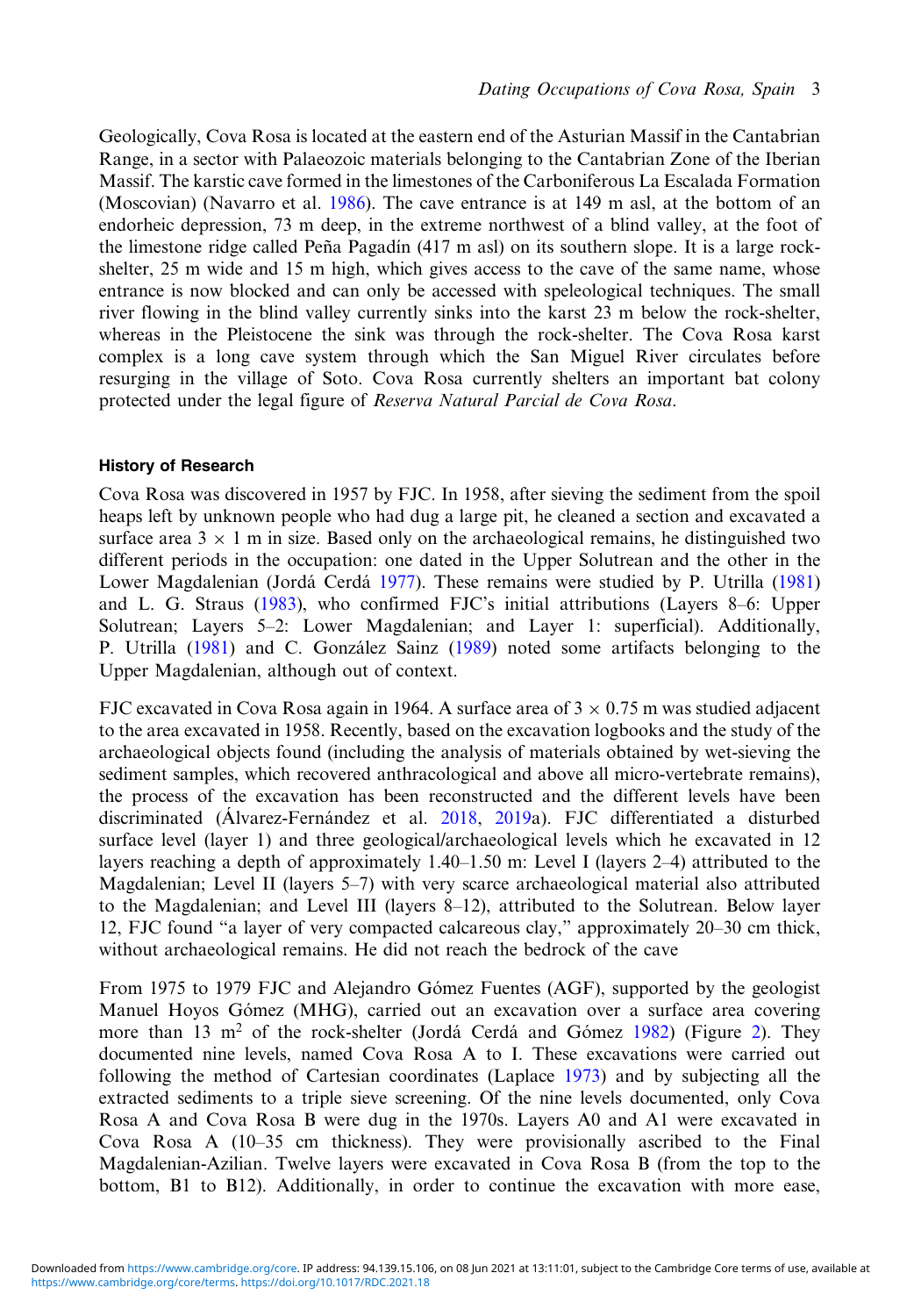<span id="page-3-0"></span>

Figure 2 Plan of Cova Rosa, showing the fieldwork area and reproducing the information about the excavations in the 1970s (Jordá Cerdá and Gómez [1982](#page-18-0)). It shows the approximate place of the excavations carried out by F. Jordá Cerdá in the late 1950s and in 1964.

Square D4 was excavated, and the whole sequence was documented in that area, from the clays at the base to the top. Apart from an interim report on Layer A0 (Jordá Cerdá and Gómez [1982](#page-18-0)) and a study of the biotic remains in Layer B6, which were assigned to the lower Magdalenian (Álvarez-Fernández et al. [2019b](#page-17-0)), the work in the 1970s has remained unpublished.

FJC did not date, by radiocarbon or any other method, the archaeological levels that he documented in the different excavations that his team carried out in Cova Rosa during the second half of the last century.

Since 2017 the University of Salamanca has again being carrying out archaeological fieldwork in the cave with the objectives of cleaning up the excavated surfaces and the stratigraphic sections that were still intact, and of collecting different kind of samples (Figure 2). The refreshed sections were those in the outer face (south section) of the 1958 excavation and the south and east sections in Square D4 of the 1975–1979 excavations. In addition, staff from the Archaeozoology Laboratory at the University have collected samples of bones and shells from the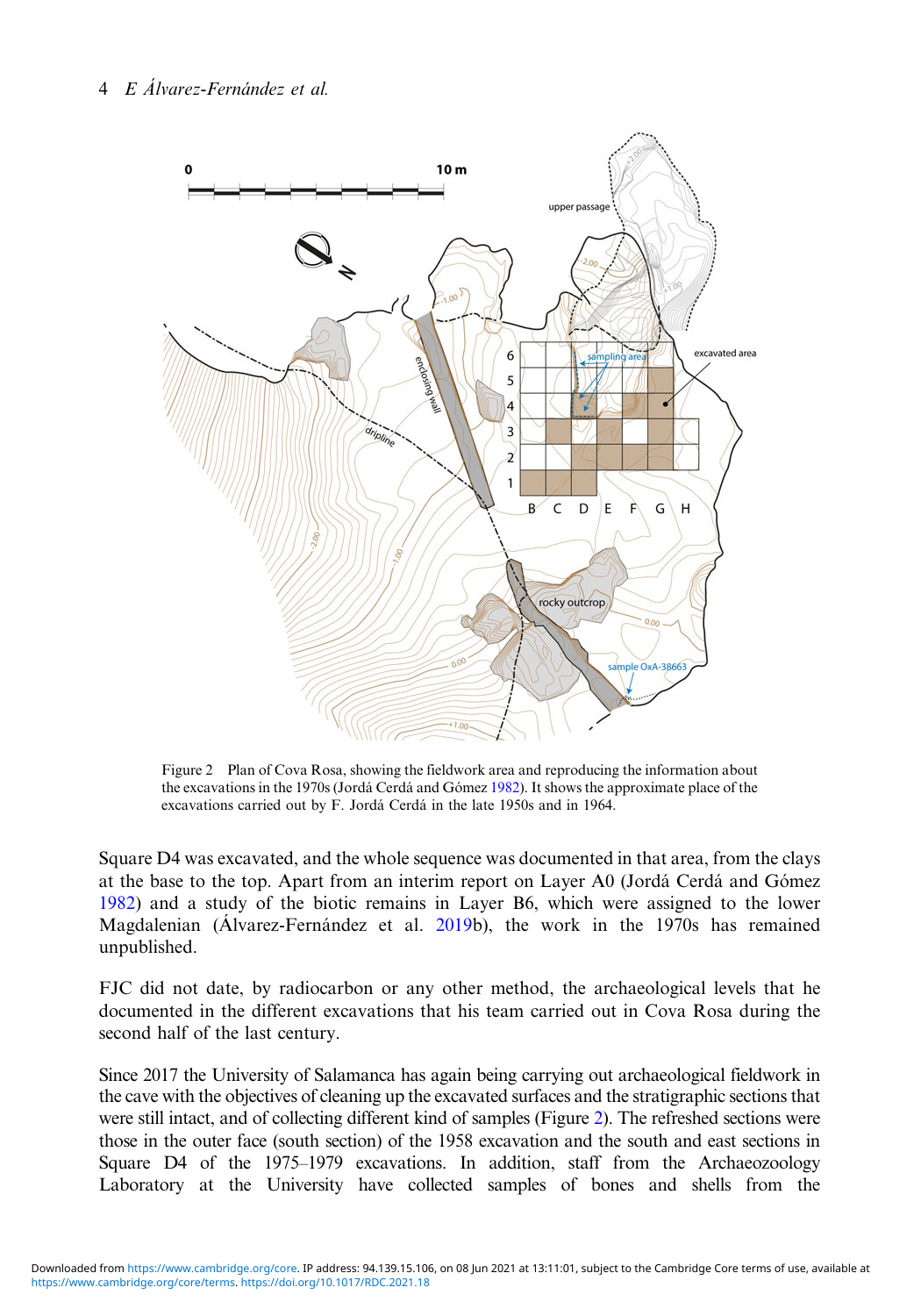archaeological levels documented during the last century (in 1964 and in the 1975–1979 excavations) in order to determine the chrono-stratigraphic position of the artifacts found in the past and correlate them with the finds from the new archaeological fieldwork.

## **Stratigraphy**

After examining the south section of FJC's 1958 excavation and, in more detail, the south section of Square D4, refreshed in 2019, six lithostratigraphic units were identified, which were numbered in increasing order from top to bottom, bearing in mind that further excavations in Square D4 might reveal deeper units. These six units correspond to the six main levels defined by the geologist MHG in his doctoral thesis, which were named with capital letters (from A to F) and which in total reached a maximum thickness of about 1.60 or 2 m. MHG attributed the lower level (F) to the Würm III-IV interglacial, the intermediate levels  $(E, D, C \text{ and } B)$  to the Würm IV and the upper level  $(A)$  to the Postglacial period (Hoyos Gómez [1979\)](#page-18-0).

Figure [3](#page-5-0) shows the correlation established between the levels described by the researchers who worked in Cova Rosa previously (FJC in 1958 and 1964; FJC, AGF, and MHG from 1975 to 1979) and the units of our own lithostratigraphic sequence obtained in 2019. This has been guided by FJC and AGF's stratigraphic descriptions and MHG's lithostratigraphic sequence. In fact, the correlation shown in Figure [3](#page-5-0) was not problematic, thanks to those prior researchers' descriptions, drawings and photographs and the stratigraphic sections currently visible in Cova Rosa. Clear erosive contacts between some of the stratigraphic units, their textural characteristics (clasts and matrix) and their colour facilitated the correlation.

From bottom to top, the lithostratigraphic units observed in the south section in Square D4, where the cave bedrock has not been reached, is as follows (Figure [4\)](#page-5-0):

- CR6. 8–11 cm visible. Very light brown massive silty clay with autochthonous limestone clasts.
- CR5. 20–22 cm. Polyhedral autochthonous limestone pebbles and plaquettes with sharp edges arranged horizontally, in a dark grey-black silty clay matrix.
- CR4. 25–23 cm. Polyhedral autochthonous limestone pebbles with sharp edges, in an abundant brown silty clay matrix.
- CR3. 34–22 cm. Polyhedral autochthonous limestone boulders and pebbles with sharp edges, and some plaquettes. Abundant grey-black silty clay matrix.
- CR2. 25–42 cm. Polyhedral autochthonous limestone pebbles with sharp edges, in a grey silty clay matrix. The contact with the underlying layer is clearly erosive.
- CR1. 24–20 cm. Light beige silts and clays with a massive appearance and very compact. Some polyhedral autochthonous limestone pebbles with sharp edges and some very rounded ones. Limestone plaquettes also appear. The surface of the contact with the underlying layer is erosional.
- CR1sup. 0–50 cm. Angular autochthonous limestone boulders and rocks, with plaques and clasts that have fragmented after their sedimentation. The matrix is formed by very compact light beige silt and clay with a massive appearance. This layer only appears in the western part of the south section, towards the interior of the cave and outside Square D4.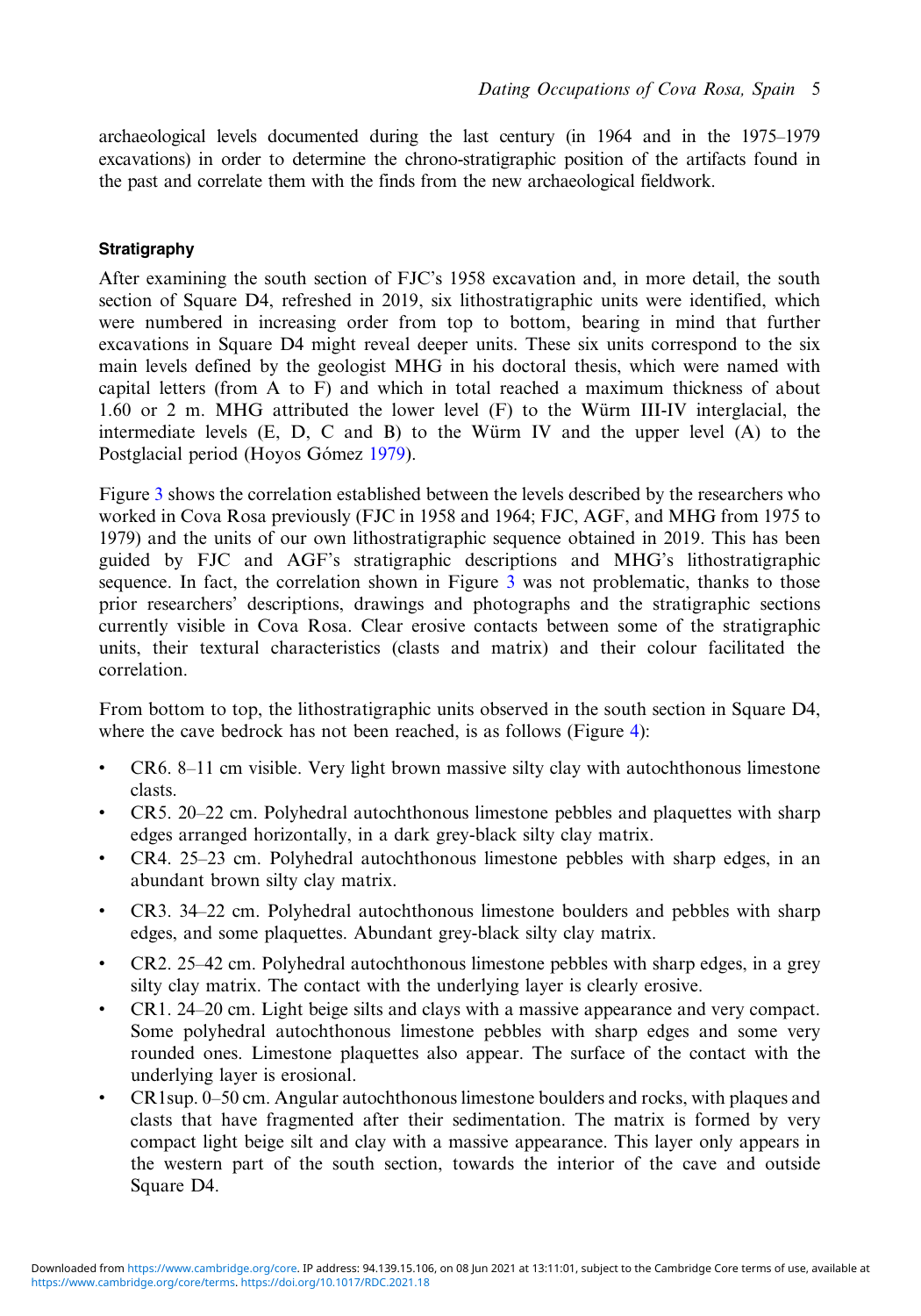<span id="page-5-0"></span>

|                                     |                      | Jordá Cerdá 1964                   |                                            |                  | Hoyos Gómez 1979             |                                                    |                    | FJC y AGF 1975-1979 |                |                                     |                |           | 2019 archaeological intervention |           |                         |              |                      |                        |            |                    |          |
|-------------------------------------|----------------------|------------------------------------|--------------------------------------------|------------------|------------------------------|----------------------------------------------------|--------------------|---------------------|----------------|-------------------------------------|----------------|-----------|----------------------------------|-----------|-------------------------|--------------|----------------------|------------------------|------------|--------------------|----------|
| Jorda Cerdá 1958                    |                      |                                    |                                            |                  |                              | Levels                                             |                    | Thickness           |                | Levels                              |                |           |                                  |           | <b>External section</b> |              |                      |                        |            |                    |          |
| A sector or external sector         |                      | <b>B</b> sector or internal sector |                                            |                  | Periods                      | Sections                                           |                    |                     | <b>Periods</b> | Probe<br>Area                       |                |           | Samples                          |           |                         | Thickness    |                      |                        |            |                    |          |
| Periods                             |                      | Levels Thickness                   | <b>Periods</b>                             | Loyek            | Splits                       |                                                    |                    | External Internal   |                |                                     | D <sub>5</sub> |           | D4 G3 G4                         |           |                         | <b>Units</b> | Periods              |                        |            |                    |          |
|                                     |                      |                                    |                                            |                  |                              |                                                    |                    |                     |                |                                     |                |           |                                  |           |                         | Shell midden | Mesolithic           | 6 <sub>cm</sub>        |            |                    |          |
|                                     |                      |                                    |                                            |                  |                              |                                                    |                    |                     |                |                                     |                |           |                                  |           |                         | Erasion      |                      | 130 cm aprox.          |            |                    |          |
|                                     |                      |                                    |                                            |                  |                              |                                                    |                    |                     |                |                                     |                |           |                                  |           |                         | CR1bis       | Upper<br>Magdalenian | 0-50 cm                |            |                    |          |
|                                     |                      |                                    |                                            |                  |                              |                                                    |                    |                     | 35-10 cm       | Azilian                             |                |           |                                  | AO.       |                         |              |                      |                        |            |                    |          |
| Surface level<br>/ Scramble         | Layer 18             | 20 <sub>cm</sub>                   | Scramble                                   | Surface<br>level | Laver <sub>18</sub>          | Azilian                                            | AO.                | AO                  |                | Azilian / Upper<br>n<br>Magdalenian |                | A1        |                                  |           |                         | CR1          | Lower<br>Magdalenian | 24-20 cm               |            |                    |          |
|                                     |                      |                                    |                                            |                  |                              |                                                    | A1                 | A1                  |                |                                     |                |           |                                  |           |                         |              |                      |                        |            |                    |          |
|                                     | Laver <sub>28</sub>  | 15 cm                              | <b>Initial Upper</b><br><b>Magdalenian</b> |                  | Layer 2#                     | Azilian or Final<br>Magdalenian                    |                    | <b>B1</b>           |                | Azilian / Upper                     | IIa.           |           |                                  | <b>B1</b> |                         |              |                      |                        |            |                    |          |
| <b>Initial Upper</b><br>Magdalenian |                      |                                    |                                            |                  |                              | Upper                                              |                    |                     | Magdalenian    |                                     |                |           |                                  |           |                         | Lower        |                      |                        |            |                    |          |
|                                     | Layer 39             | 20 cm                              |                                            |                  |                              | Layer 3#                                           | Magdalenian<br>(N) | B                   | B2             | 40-20 cm                            |                | нь        |                                  | B2        |                         |              | CR2                  | Magdalenian<br>Archaic | $25-42$ cm |                    |          |
|                                     | Magdalenian Layer 48 | 20 <sub>cm</sub>                   | Magdalenian                                | Level I          |                              |                                                    |                    | BC1                 |                | Upper<br>Magdalenian                | <b>IV</b>      | <b>B2</b> | B <sub>5</sub>                   |           |                         |              | Magdalenian?         |                        |            |                    |          |
| with                                |                      |                                    |                                            |                  | Layer 48                     | Cantabrian<br>Lower<br>Magdalenian                 | $\epsilon$         | BC2                 | 20-22 cm       | Middle                              | $\mathbf{v}$   | BS<br>811 |                                  |           |                         |              |                      |                        |            |                    |          |
| microlites                          |                      |                                    |                                            |                  |                              |                                                    |                    |                     |                | Magdalenian                         | 88             |           |                                  |           |                         |              |                      |                        |            |                    |          |
|                                     | Laver <sub>52</sub>  | $i$ ?                              |                                            |                  |                              |                                                    |                    |                     |                |                                     |                |           | Lower<br>Magdalenian             | <b>VI</b> |                         |              |                      |                        | CR3        | Upper<br>Solutrean | 34-22 cm |
|                                     | Layer 62             | 25 cm                              | <b>Magdalenian</b><br>(poor)               |                  | Layer $5k = A$               | Barren                                             |                    |                     | 20 cm          | Solutrean                           | VII            |           |                                  |           | <b>VI</b>               |              |                      |                        |            |                    |          |
| Solutrean                           |                      |                                    |                                            | Level II         | Layer $6k = 8$               |                                                    |                    | D<br>D              |                |                                     |                |           |                                  |           |                         |              |                      |                        |            |                    |          |
|                                     |                      |                                    |                                            |                  |                              |                                                    |                    |                     |                | Layer $79 = C$                      |                |           |                                  |           |                         |              |                      |                        |            | VII                | CR4      |
|                                     |                      |                                    | Solutrean                                  |                  | Layer $38$ = A               |                                                    |                    |                     |                |                                     |                |           |                                  |           | VIII                    |              | Solutrean            |                        |            |                    |          |
|                                     | Layer 73             | 15 cm                              | (poor) (with                               |                  | Layer $98 = 8$               |                                                    | DE                 | EyF                 | $6-8$ cm       |                                     |                |           |                                  |           | $\overline{\mathbf{x}}$ |              |                      |                        |            |                    |          |
|                                     |                      |                                    | raclette)                                  |                  |                              | Cantabrian<br>Upper<br>E <sub>2</sub><br>Solutrean |                    |                     |                |                                     |                |           |                                  |           | $\bf x$                 |              |                      |                        |            |                    |          |
| Solutrean                           |                      |                                    |                                            | Level III        | Layer $10^{\frac{1}{2}}$ = C |                                                    |                    |                     |                | Solutrean                           | VIII           | $x_1$     |                                  |           | $_{\rm X1}$             |              |                      |                        |            |                    |          |
|                                     | Layer St             | 22 cm                              | Solutrean                                  |                  | Layer $117 = D$              |                                                    | G                  | 16-18 cm            |                |                                     |                |           |                                  |           | CRS                     | Middle       |                      |                        |            |                    |          |
|                                     |                      |                                    |                                            |                  | Laver $128 = E$              |                                                    | E3                 | H                   | 15-40 cm       |                                     |                |           |                                  |           |                         |              | Solutrean?           | 20-22 cm               |            |                    |          |
| Barren                              | Capa 9t              | 8 cm                               | <b>Barren</b>                              | Level IV         |                              | Barren                                             | $\blacksquare$     |                     | 45-50 cm       | Barren                              | $\alpha$       |           |                                  |           |                         | CRE          | <b>Barren</b>        | 8-11 cm                |            |                    |          |
|                                     |                      | 145 cm                             |                                            |                  | 145 cm                       |                                                    |                    |                     | 213-198 cm     |                                     | 100 cm         |           |                                  |           |                         |              |                      | 140-100 cm             |            |                    |          |

Figure 3 Stratigraphic correlations across the three excavations at Cova Rosa.



Figure 4 Stratigraphic section of the excavation at Cova Rosa.

A few remains of a strongly cemented shell-midden (CR-conch.) are adhered to the rock-shelter wall, 1.5 m above the current floor (top of CR1 and CR1sup.). Therefore, a large stratigraphic gap exists between the deposit that forms the fill in the rock-shelter and the organogenic deposit of this shell-midden; this would be the consequence of erosion after their sedimentation.

Based on its sedimentological characteristics, the lowest unit in the sequence (CR6) might correspond to the late OIS 3, which was very cold, coinciding with Heinrich Event 2, while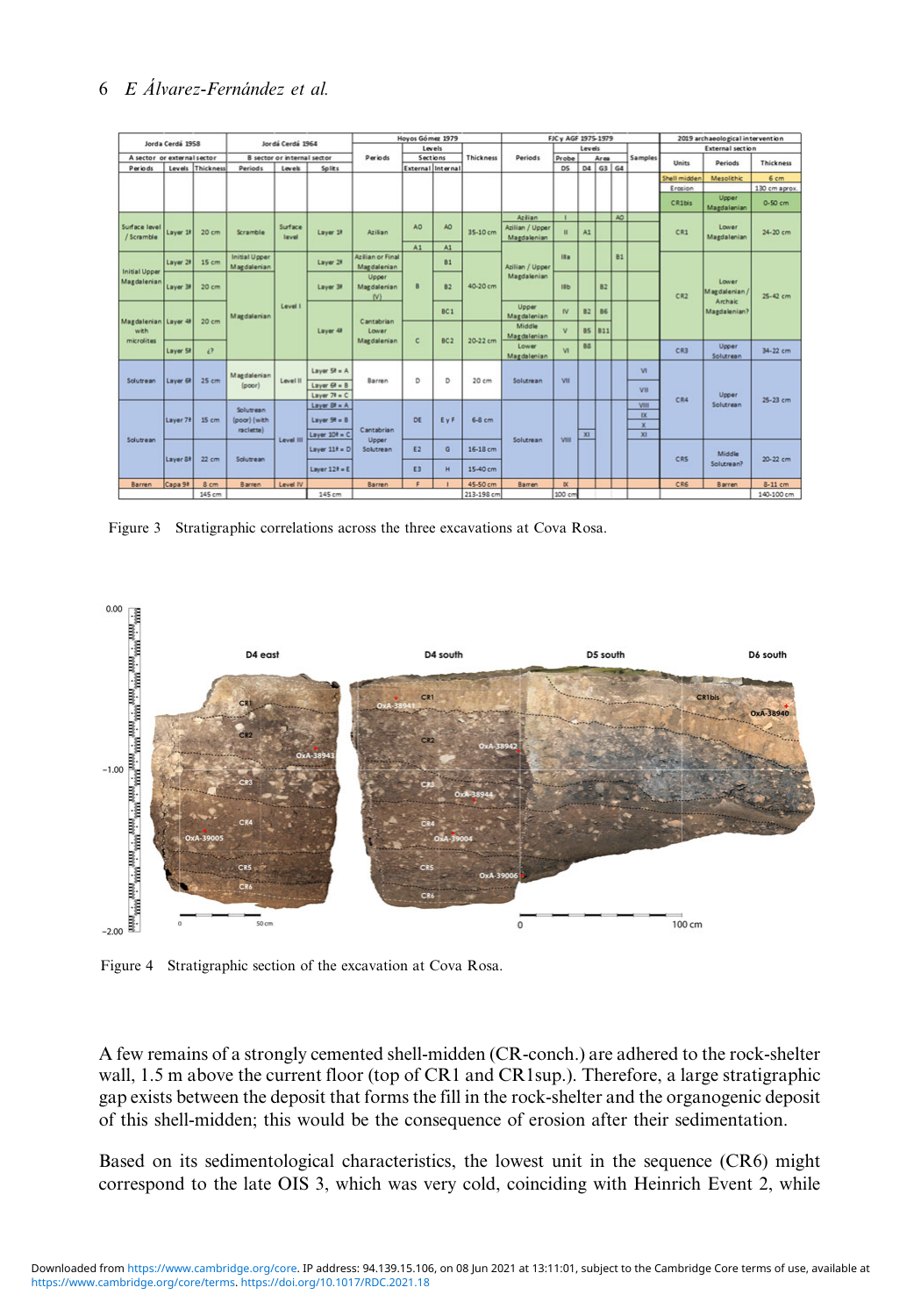the detritic sequence, from CR5 to CR1sup would correspond to the coldest phases of OIS 3 (Last Glacial Maximum): the stadials GS2c, GS2b, and GS2a. In turn, the shell-midden (CRconch.) would belong to the first millennia of the Holocene, in the warmer and wetter conditions of the Greenlandian.

### RADIOCARBON DATES AT COVA ROSA

## Method

Of the 22 samples that have been dated, three correspond to bones from FJC's 1964 excavation, ten from FJC and AGF's 1975–1979 excavations (two shells and eight bones), and nine were collected during the 2019 fieldwork (one shell and eight bones).

Shell and bone samples were chosen for radiocarbon dating as those remains have been found in abundance in the different excavations carried out in Cova Rosa. The preferred dating material was bone and, wherever possible, we selected bones for which the taxon and anatomical element could be identified and which displayed cutmarks as evidence of anthropic activity. However, in the uppermost layers excavated in 1975–1979 (A0, B1 and B6) marine mollusk shells were selected instead, either the periwinkle Littorina littorea, or the common limpet, Patella vulgata. This was because osseous remains in those layers were fragmented and altered by natural agents and post-depositional processes (the cave was used as an animal pen until quite recently). Moreover, those two gastropod species were the ones most widely consumed as food in the late glacial period in northern Spain, where they are abundant at archaeological sites located near the coast (Álvarez-Fernández et al. [2019](#page-17-0)a). In the case of the 2019 fieldwork, the only shell sample (Phorcus lineatus) came from the small remnants of a shell-midden adhered to the rock-shelter wall of the cave, where only mollusk shells have been documented. Charcoal fragments that could potentially be dated were also recovered in the 1964 and 1975–1979 excavations. Their presence was recorded in the excavation logbooks and has been confirmed in the sediment floating and screening process. They are currently being studied.

Routine radiocarbon protocols as applied at the Oxford Accelerator Unit (ORAU, Oxford, UK) were used for the dating of the samples (Brock et al. [2010](#page-18-0)). The shells (OxA-38,663, 31,706, 31,707, 31,708) underwent the pretreatment for biogenic carbonates as this is applied at the ORAU (phosphoric acid dissolution). In the case of bone samples, some were dated using ultrafiltration (OxA-38,940, 38,941, 38,942, 38,943, 38,944, 39,004, 39,005, 39,006) and the rest using the simpler ABA method (ABA: OxA-38,268, 38,269, 38,270, 38,271, 38,272, 38,273, 38,274). The selection of the ABA method over ultrafiltration was based on the physical inspection of each sample and the assumption that some bones may not preserve sufficient collagen. This turned out not to be true as collagen yields ranged between 1.2–9.5% and no bone sample failed to yield collagen.

In addition, in order to place the human occupations at Cova Rosa on the chrono-stratigraphic scale for the late Upper Pleistocene currently in use, based on the Greenland Events (Björck et al. [1998](#page-18-0)), we have compared the radiocarbon dates from Cova Rosa with the NGRIP oxygen isotopic data used here as palaeoclimate proxy (Svensson et al. [2008](#page-19-0)).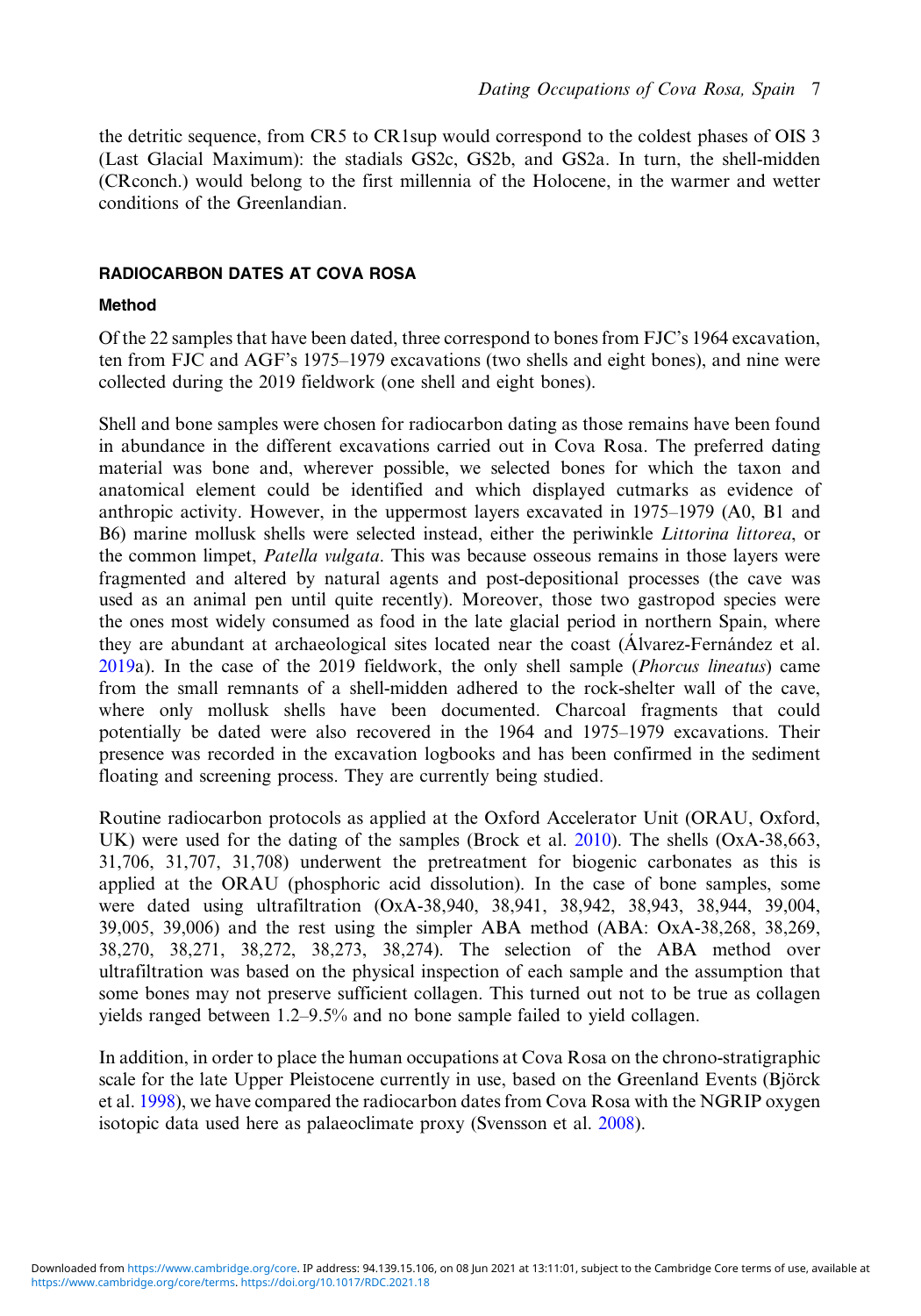## Validity Analysis

The radiocarbon results have been subjected to a validity test (Mestres [1995](#page-19-0), [2000,](#page-19-0) [2003,](#page-19-0) [2008\)](#page-19-0) to determine that they meet the basic requirements for such dates. These requirements are of chemico-physical, analytical and archaeological types.

The chemico-physical requirements refer to the capacity of the material to provide a valid radiocarbon date. The 22 samples from Cova Rosa are all organic materials (18 bone fragments and 4 mollusk shells) and therefore satisfy those conditions perfectly.

The analytical requirements that radiocarbon dates should meet refer to their accuracy (elimination of contamination, chemical treatment and measurement of the  ${}^{14}C$  content) and precision (standard deviation) and are related to laboratory quality control. The values related to the accuracy of the results include % collagen or yield, %C and C/N ratio for bone samples; the latter is often regarded an indicator than no exogenous C was present in the dated sample. In the case of the Cova Rosa bones, the C/N ratio ranged between 3.1– 3.3, the collagen yield ranged between 1.2–9.5% and the %C in the combusted gelatine was between 40.2–44.5; all values fall well within expected ranges.

The requirement of precision specifies that the standard deviation of the radiocarbon results should be as small as possible. This is met by the results provided by the ORAU, as the deviations are smaller than or equal to 110 years, which is considered reasonable for this time in the Pleistocene. Two are smaller than 50 years, seven are between 50 and 65, eight between 80 and 90, and five are larger than 90 radiocarbon years.

Finally, in archaeological terms, a radiocarbon date should be representative of the event that it is attempting to determine chronologically. That is to say, a close correspondence should exist between the physical age of the dated sample and the archaeological age of the context or event being dated. It should therefore fulfill two essential conditions: first, the material itself or its presence in the archaeological deposit should be a product of the biological or technical activity of the human group that created the deposit (association), and second its formation should be contemporaneous with the human group that created the archaeological deposit (synchronicity). As regards their association, we can be reasonably certain that the dated samples (bones and shells) are loosely linked to the anthropic activity that created the different levels in the deposit. Similarly, all the samples correspond to organisms with a short life (red deer and marine gastropods), except for two bone samples from an unknown species, and therefore they can be considered synchronic with the anthropic activity that deposited them at the site. However, two of the results does not appear to represent a time that agrees with the age of its stratigraphic position, and these anomalies will be discussed below.

All the calibrated dates that appear in the text are given with confidence intervals of 68% or 95%. The comparisons with dates from other sites are made after recalibrating them with the same calibration curve as used in the present study.

### Results and Critical Assessment

Table [1](#page-8-0) presents the dates obtained in the different archaeological fieldwork seasons (1964, 1975– 1979, and 2019) and Table [2](#page-9-0) and Figure [5](#page-10-0) the calibration of these dates, in reverse stratigraphic order. Calibration was performed using IntCal20 and Marine20, and for the shell samples we used also a regional marine radiocarbon reservoir correction of  $-117 \pm 70$  for the late Pleistocene samples and  $-105 \pm 21$  for the Early Holocene ones as established by Soares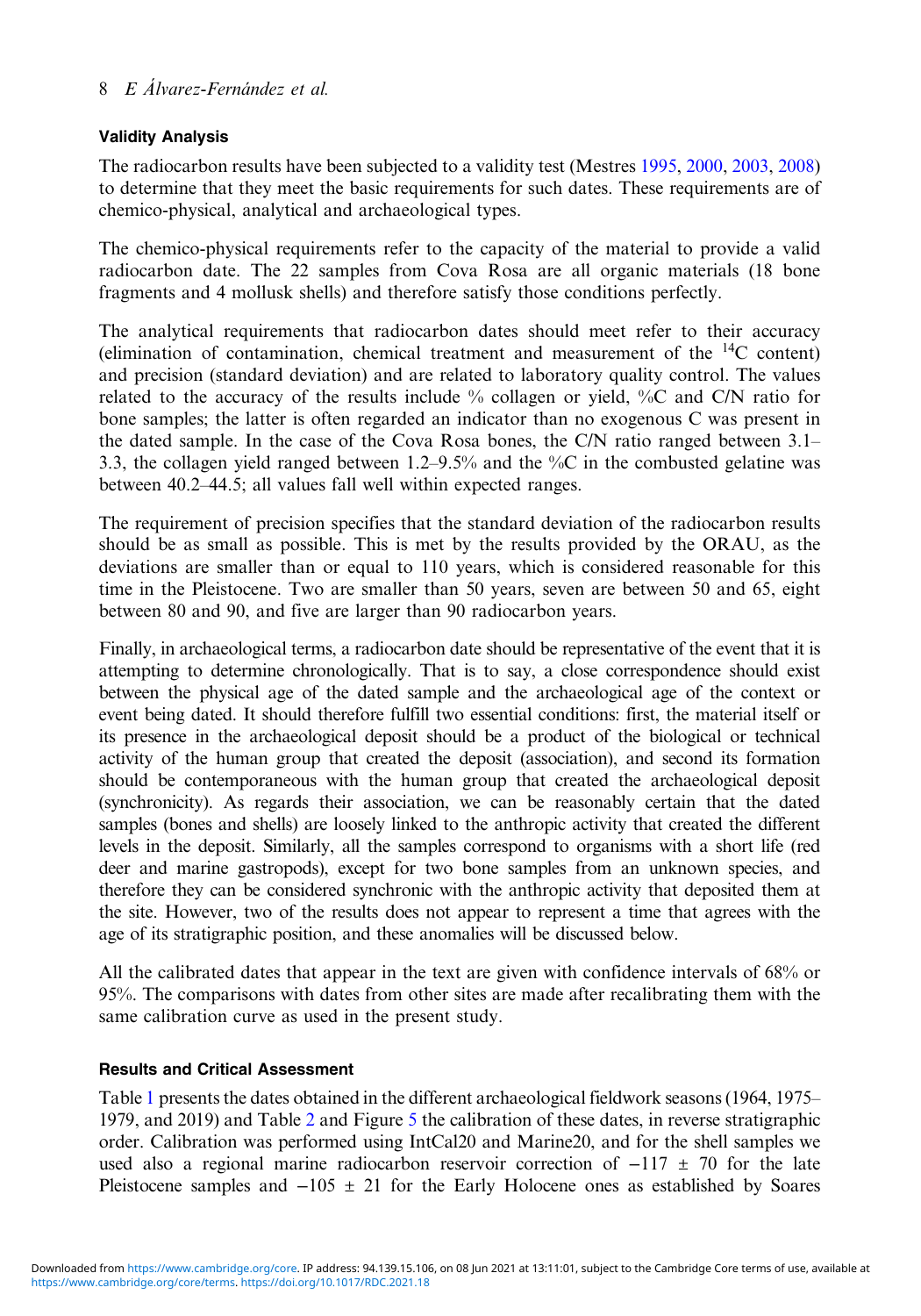|                      | Excavations 1964       |                                            |                           |                   |              |                                  |                        |              |                 |              |                 |                |                    |
|----------------------|------------------------|--------------------------------------------|---------------------------|-------------------|--------------|----------------------------------|------------------------|--------------|-----------------|--------------|-----------------|----------------|--------------------|
| Square               | Level                  |                                            | Split Period <sup>a</sup> | Date<br><b>BP</b> | $\mathbf{1}$ | sigma Material <sup>b</sup>      | Lab nr                 | Used<br>(mg) | Yield<br>$(\%)$ | $\%C$        | $\delta^{13}C$  | $\delta^{15}N$ | C/N                |
| $E/F$ 4-6            | $\mathbf I$            | $\overline{4}$                             | A.IL.<br>Mag.             | 16800             | 80           | B-Phalanx $(C.e.)$               | OxA-31799              | 600          | 2.8             | 43           | $-20.4$         | 6.7            | 3.2                |
| $E/F$ 4-6            | I                      | 4                                          | A.IL.<br>Mag.             | 16820             | 90           | B-Phalanx $(C.e.)$ OxA-31800     |                        | 620          | 3.4             | 43.8         | $-20.3$         | 6.1            | 3.2                |
| $E/F$ 4-6 II         |                        | $\tau$                                     | M.U.<br>Sol.              | 18550             | 100          | <b>B-Metacarpal V</b><br>(C.e.)  | OxA-31801              | 610          | 5.1             |              | $42.6 -20.6$    | 5.6            | 3.1                |
|                      | Excavations 1975-1979  |                                            |                           |                   |              |                                  |                        |              |                 |              |                 |                |                    |
| Square               | Level                  |                                            | Split Period              | Date<br>BP        | $\mathbf{1}$ | sigma Material                   | Lab nr                 | Used<br>(mg) | Yield<br>$(\%)$ | $\%C$        | $\delta^{13}C$  |                | $\delta^{15}N$ C/N |
| G <sub>4</sub>       | A                      | $\overline{0}$                             | L. Mag.                   | 15860             | 65           | S(P.v.)                          | OxA-31706              | 37.8         | 10.3            | 101.1        | $-0.25$         | $\equiv$       |                    |
| G4                   | B                      | $\mathbf{1}$                               | U. Mag.?                  | 13970             | 55           | S(P.v.)                          | OxA-31707              | 43.9         | 10.5            | 98.6         | 0.44            |                |                    |
| G <sub>3</sub>       | $\bf{B}$               | 6                                          | L. Mag.                   | 15385             | 80           | <b>B-Phalanx 2</b><br>(C.e.)     | OxA-38273              | 548          | 5.6             | 43           | $-20.5$         | 4.4            | 3.2                |
| G <sub>3</sub>       | B                      | 6                                          | L. Mag.                   | 15810             | 60           | S(L.l.)                          | OxA-31708              | 44.7         | 10.5            | 111.3        | $-0.16$         | ÷.             |                    |
| G <sub>3</sub>       | B                      | 11                                         | A.IL.<br>Mag.             | 16640             | 90           | <b>B-Metatarsal</b><br>WCM(C.e.) | OxA-38274              | 498          | 3.9             |              | $41.7 -21.3$    | 5.3            | 3.2                |
| D <sub>4</sub>       | B                      | $\overline{c}$                             | L. Mag.                   | 15715             | 80           | <b>B-Mandible</b><br>WCM(C.e.)   | OxA-38268              | 556          | 4.3             |              | $43.9 -20.3$    | 4.2            | 3.2                |
| D <sub>4</sub>       | B                      | 5                                          | A.IL.<br>Mag.             | 16400             | 90           | <b>B-Metatarsal</b><br>WCM(C.e.) | OxA-38269              | 628          | 3.6             |              | $40.2 -20.7$    | 4.2            | 3.1                |
| D <sub>4</sub>       | B                      | 8                                          | U. Sol.                   | 17600             | 100          | <b>B-Metatarsal</b><br>(C.e.)    | OxA-38270              | 582          | 1.4             |              | $41.2 -21$      | 4.4            | 3.2                |
| D4                   | 1st Sol.               | $\overline{\phantom{0}}$                   | M.U.<br>Sol.              | 17800             | 100          | B-Metapod<br>DEP $(C.e.)$        | OxA-38271              | 550          | 5.8             |              | $41.9 -21$      | $\overline{4}$ | 3.2                |
| D <sub>4</sub>       | XI                     |                                            | M.U.<br>Sol.              | 18330             | 110          | <b>B-Phalanx 2</b><br>(C.e.)     | OxA-38272              | 599          | 9.5             |              | $43.1 -21.3$    | 3.8            | 3.2                |
|                      | Excavations 2019       |                                            |                           |                   |              |                                  |                        |              |                 |              |                 |                |                    |
| Square               | Level                  |                                            | Split Period              | Date<br>BP        | $\mathbf{1}$ | sigma Material                   | Lab nr                 | Used<br>(mg) | Yield<br>$(\%)$ | $\%C$        | $\delta^{13}C$  | $\delta^{15}N$ | C/N                |
|                      |                        |                                            |                           |                   |              |                                  |                        |              |                 |              |                 |                |                    |
| D6(S)                | SM <sub>N</sub><br>CR1 | $\overline{a}$<br>$\overline{\phantom{0}}$ | Mesol.<br>U. Mag.         | 7164<br>12949     | 23<br>45     | S(P, l.)<br>B-Radius indet.      | OxA-38663<br>OxA-38940 | 100<br>591   | 6.9<br>1.2      | 98.7<br>44.6 | $-1.4$<br>$-21$ | 3.5            | 3.3                |
|                      | <b>BIS</b>             |                                            |                           |                   |              |                                  |                        |              |                 |              |                 |                |                    |
| D4(S)                | CR1                    | $\overline{\phantom{0}}$                   | L. Mag.                   | 14867             | 54           | B-indet.                         | OxA-38941              | 648          | 6.9             | 44.5         | $-20.3$         | 4.6            | 3.3                |
| D4(E)                | CR <sub>2</sub>        | ÷                                          | A.IL.<br>Mag.             | 16360             | 64           | <b>B-Metacarpal</b><br>(C.e.)    | OxA-38943              | 682          | 3.2             |              | $43.9 -21$      | 4.5            | 3.3                |
| D4(S)                | CR2                    | $\equiv$                                   | A.IL.<br>Mag.             | 16408             | 65           | <b>B-Metacarpal</b><br>(C.e.)    | OxA-38942              | 665          | 3.4             |              | $43.3 -21.9$    | 4.5            | 3.3                |
| D <sub>4</sub> $(S)$ | CR <sub>3</sub>        |                                            | U. Sol.                   | 17609             | 54           | B-Metapod<br>(C.e.)              | OxA-38944              | 577          | 2.6             |              | $44.3 -21.1$    | 4.3            | 3.3                |
| D4(S)                | CR4                    | $\overline{a}$                             | M.U.<br>Sol.              | 18367             | 83           | <b>B-Metapod</b><br>(C.e.)       | OxA-39004              | 561          | 3.8             |              | $43.5 -21.4$    | 3.9            | 3.2                |
| D4(E)                | CR4                    | $\equiv$                                   | M.U.<br>Sol.              | 18410             | 82           | B-Metapod<br>(C. e.)             | OxA-39005              | 619          | 3.8             |              | $43.9 -20.5$    | 3.9            | 3.2                |
| D4(E)                | CR <sub>5</sub>        | L.                                         | M. Sol.?                  | 19714             | 97           | B-Metapod<br>(C.e.)              | OxA-39006              | 616          | 3.2             |              | $44.3 -21.1$    | 2.8            | 3.2                |

<span id="page-8-0"></span>Table 1 Raw radiocarbon determinations from Cova Rosa and their isotopic values. Excavations 1964

a Periods: M. Sol., Middle Solutrean; U. Sol., Upper Solutrean; A. Mag., Archaic Magdalenian; L. Mag., Lower Magdalenian; U. Mag., Upper Magdalenian; Mes., Mesolithic; SM, Shell midden.

bMaterials: B-, Bone (C. e., Cervus elaphus); S-, Marine shell (P. v., Patella vulgata; L. l., Littorina littorea; P. l., Phorcus lineatus); WCM, with cut marks.

et al. [\(2016\)](#page-19-0). Further to this, to verify the validity of this local offset we dated a marine shell and a bone sample from the same Lower Magdalenian context (B6). We obtained two dates, OxA-38273: 15385  $\pm$  80 (bone) and OxA-31708: 15810  $\pm$  60 (shell) which after calibration and correction for the global and local reservoirs agree well with the aforementioned value.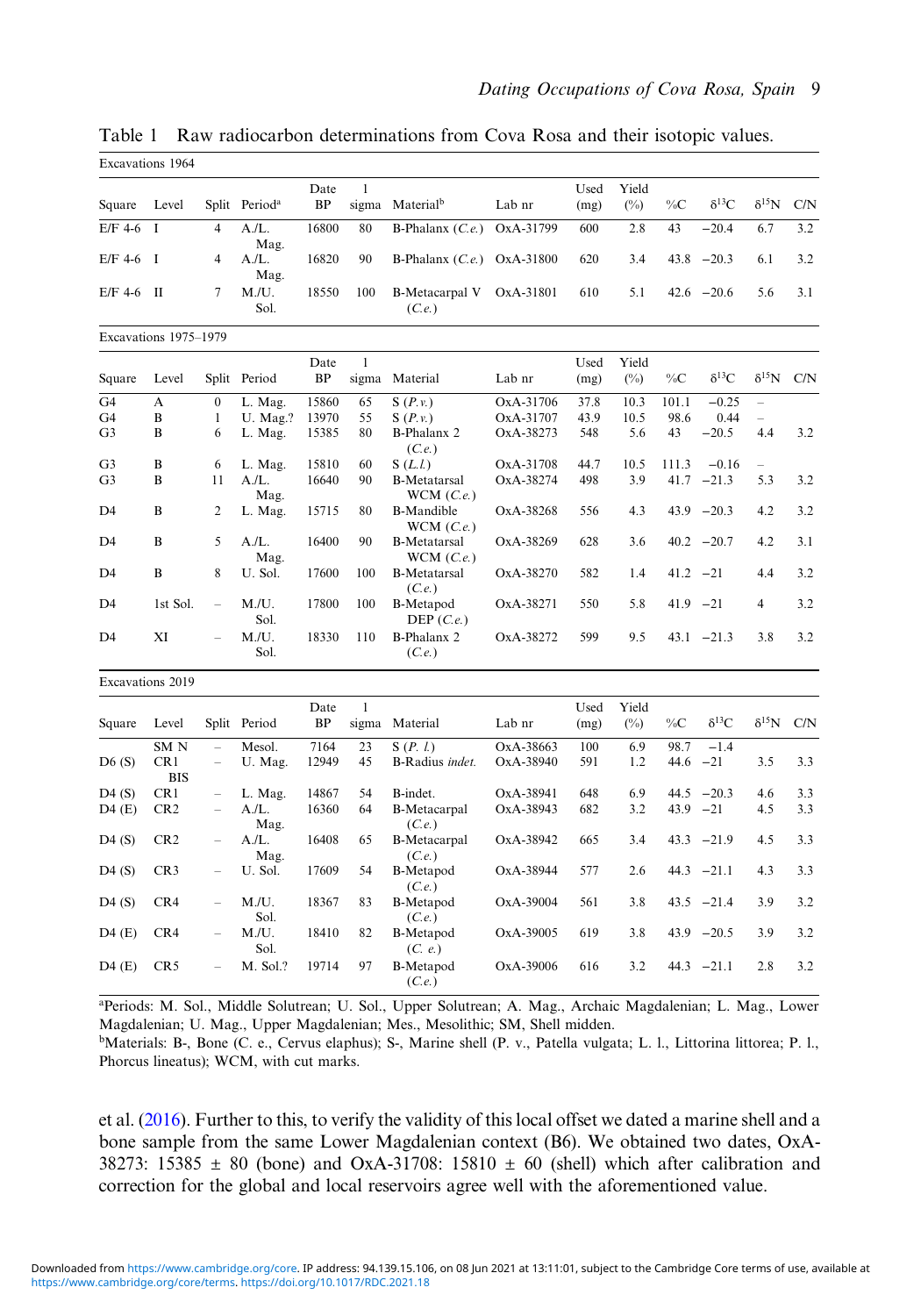<span id="page-9-0"></span>

| Table 2 Calibrated dates from Cova Rosa, with ranges at 68.2% and 95.4% probability. The                 |
|----------------------------------------------------------------------------------------------------------|
| raw radiocarbon determinations have been calibrated with OxCal 4.3 software (Bronk Ramsey                |
| 2001, 2009a, 2009b) against the IntCal20 calibration curve (Reimer et al. 2020) for terrestrial          |
| samples and the Marine 20 curve for marine ones, with a $\Delta R = -117 \pm 70$ established for the     |
| late Pleistocene and $\Delta R = -105 \pm 21$ for the Early Holocene in the region (Soares et al. 2016). |

|                       | Calibrated dates (BP) |        |       |        |  |  |  |
|-----------------------|-----------------------|--------|-------|--------|--|--|--|
|                       |                       | 68.24% |       | 95.46% |  |  |  |
|                       | From                  | To     | From  | To     |  |  |  |
| Excavations 1964      |                       |        |       |        |  |  |  |
| OxA-31799             | 20440                 | 20220  | 20510 | 20090  |  |  |  |
| OxA-31800             | 20460                 | 20230  | 20540 | 20080  |  |  |  |
| OxA-31801             | 22550                 | 22340  | 22840 | 22270  |  |  |  |
| Excavations 1975–1979 |                       |        |       |        |  |  |  |
| OxA-31706             | 18610                 | 18300  | 18730 | 18180  |  |  |  |
| OxA-31707             | 16350                 | 16030  | 16520 | 15870  |  |  |  |
| OxA-38273             | 18810                 | 18650  | 18860 | 18320  |  |  |  |
| OxA-31708             | 18570                 | 18270  | 18690 | 18150  |  |  |  |
| OxA-38274             | 20240                 | 19970  | 20380 | 19870  |  |  |  |
| OxA-38268             | 19060                 | 18880  | 19150 | 18830  |  |  |  |
| $OxA-38269$           | 19890                 | 19610  | 20050 | 19550  |  |  |  |
| OxA-38270             | 21410                 | 21060  | 21720 | 20930  |  |  |  |
| OxA-38271             | 21800                 | 21430  | 22000 | 21290  |  |  |  |
| OxA-38272             | 22380                 | 22170  | 22460 | 22050  |  |  |  |
| Excavations 2019      |                       |        |       |        |  |  |  |
| OxA-38663             | 7620                  | 7480   | 7680  | 7420   |  |  |  |
| OxA-38940             | 15590                 | 15380  | 15650 | 15290  |  |  |  |
| OxA-38941             | 18250                 | 18160  | 18280 | 18040  |  |  |  |
| OxA-38943             | 19840                 | 19620  | 19910 | 19550  |  |  |  |
| OxA-38942             | 19890                 | 19620  | 19990 | 19570  |  |  |  |
| OxA-38944             | 21400                 | 21150  | 21450 | 21010  |  |  |  |
| OxA-39004             | 22400                 | 22230  | 22460 | 22130  |  |  |  |
| OxA-39005             | 22420                 | 22270  | 22490 | 22170  |  |  |  |
| OxA-39006             | 23850                 | 23430  | 23930 | 23360  |  |  |  |

The results are discussed below, within the periods they belong to, in decreasing chronological order.

In an attempt to assess the coherence of the chrono-stratigraphic sequence in a probabilistic way, we incorporate the new results from Cova Rosa into a Bayesian statistical framework. We used the OxCal 4.4 platform (Bronk Ramsey et al. [2009a](#page-18-0)) to combine the radiocarbon likelihoods with the relative stratigraphic information available from the site. We use a sequence in which nested are four sequences/phases representing the distinct archaeological periods (Solutrean, Lower Magdalenian, Upper Magdalenian, Mesolithic).

We used an outlier detection analysis (Bronk Ramsey [2009](#page-18-0)b) that measures probabilistically the degree to which determinations agree within the overall model structure and its components. We used a t-type outlier model, and assigned 5% chances for each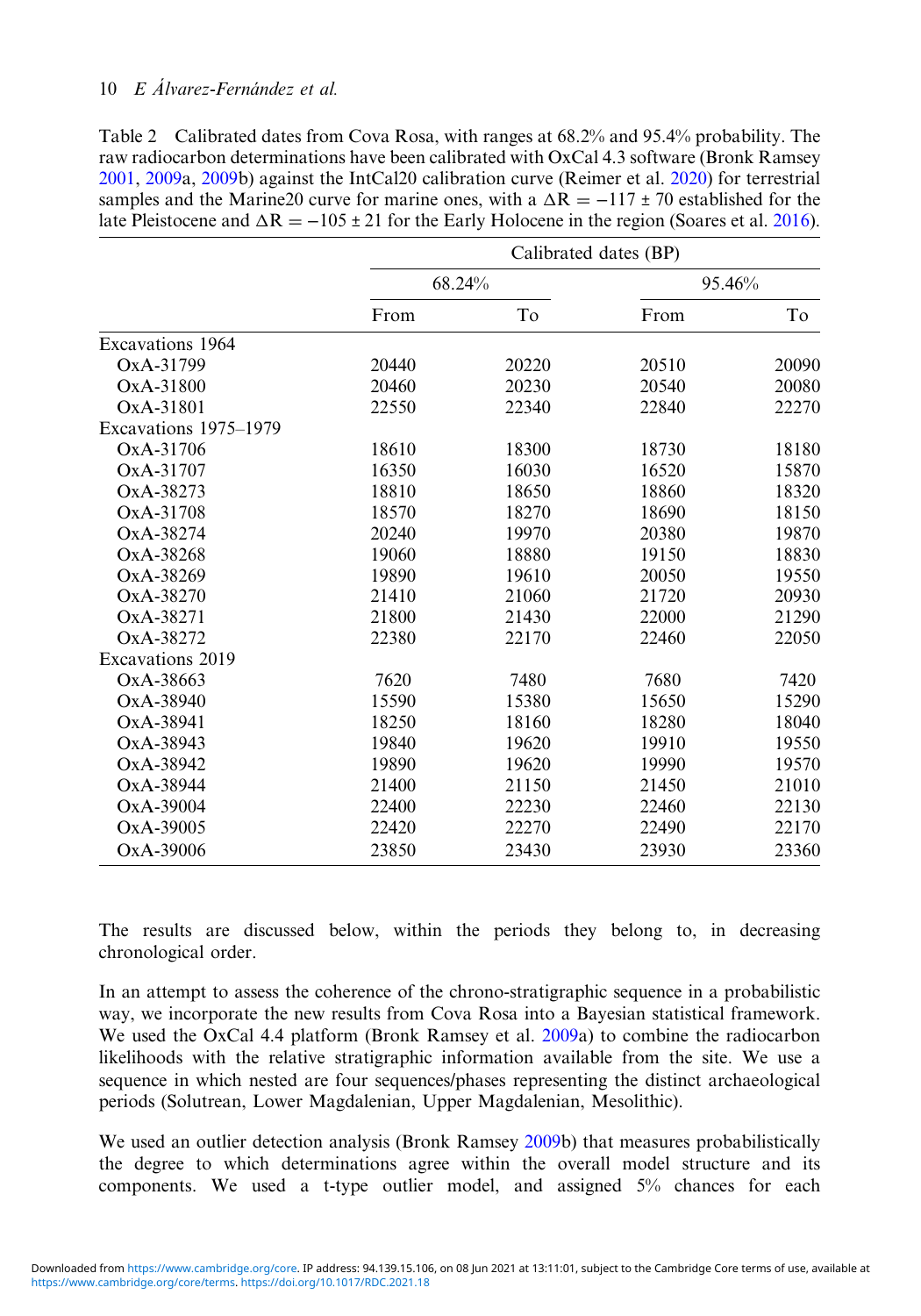<span id="page-10-0"></span>

Figure 5 Calibration of the dates obtained at Cova Rosa with the IntCal20 and Marine20 curves (Heaton et al. [2020;](#page-18-0) Reimer et al. [2020](#page-19-0)). In black the terrestrial samples, in blue the marine ones. The NGRIP oxygen isotope record, showing palaeoclimatic variations (Svensson et al. [2008](#page-19-0)), is reproduced at the top of the graph. The provenance of each of the radiocarbon dates is indicated next to their OxA code.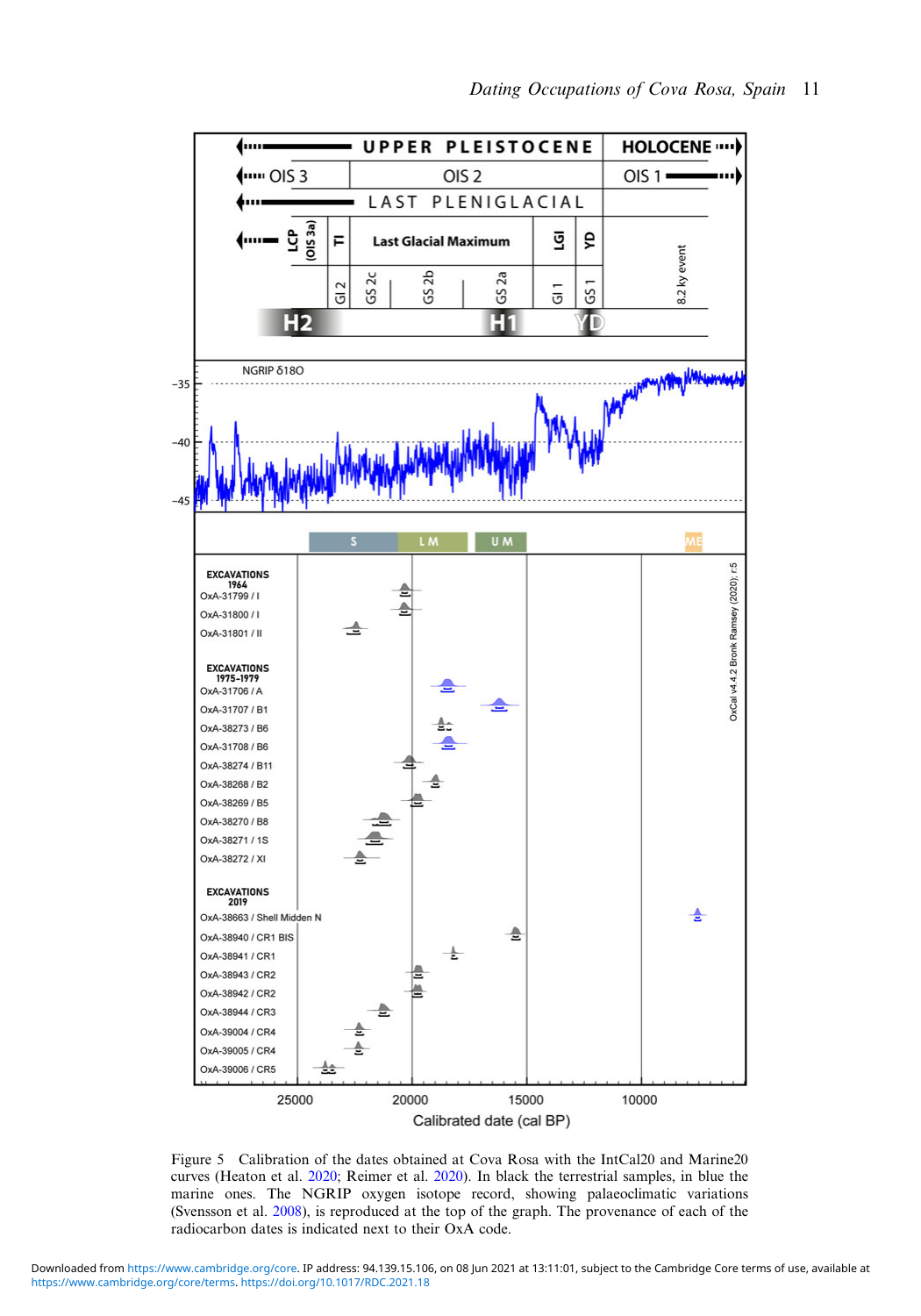determination to be an outlier. Each phase in the model is separated by two boundaries, to better account for the time required for observed time lag between archaeological phases.

The Bayesian results are shown in Figure [6](#page-12-0) and Table [3](#page-13-0). No outlier was identified in the dataset, and with the exception of OxA-31801 which showed a slightly elevated chance of being an outlier (23%) all other dates agreed well with the model ( $>95\%$ ).

### **Solutrean**

Eight dates were obtained for the Solutrean units.

In Unit CR5 (Square D4 south), the only date (OxA-39006, 23,930–23,360 cal BP, Sample 3151) places the unit in the late GS 3, which was the coldest phase of OIS 3a, at the end of the Heinrich Event (HE) 2. This is in fact the coldest period in the whole sequence at Cova Rosa. Archaeologically, it may be attributed to the middle Solutrean.

Two dates correspond to Unit CR4 (Square D4 south): (OxA-39005, sample 3159 and OxA-39004, sample 3152) which situate the level in the interval ca. 22,500–22,200 cal BP. These two dates are statistically identical. This time corresponds to a short cold phase that followed a temperate period at the beginning of Stadial GS2c. These two dates correlate perfectly with results for samples obtained in earlier fieldwork, both OxA-31801, for Level II Spit 7 in 1964, in which upper Solutrean industry was documented (Álvarez-Fernández et al. [2018](#page-17-0)), and OxA-38272, from Level XI (Square D4) in the 1979 fieldwork.

 $OxA-38271$ , from a sample deriving the so-called " $1<sup>st</sup>$  Solutrean" Square D4) in the 1979 excavation, dated to 22,000–21,290 cal BP, which would have been at the top of Unit CR4. It may be associated with the steep fall in temperature in Stadial GS2c. CR4 is assignable to the middle or upper Solutrean.

One date was obtained from Unit CR3 (Square D4 south). OxA-38944 (Sample 3153), from the base of the unit, dates to 21,450–21,010 cal BP. This result can be correlated with OxA-38270, for a sample from Level B Spit 8 (Square D4) in the 1978 fieldwork. They correspond to the coldest moment in Stadial GS2c. Archaeologically, Unit CR3 can probably be attributed to the upper Solutrean.

The results obtained for Units CR5, CR4 and CR3 are coherent with the archaeological remains attributed to the Solutrean documented in the excavations in 1958 (Jordá Cerdá [1977](#page-18-0); Straus [1983](#page-19-0)) and 1964 (Álvarez-Fernández et al. [2018](#page-17-0)) in Cova Rosa. A large number of objects with flat-covering retouch characteristic of the Solutrean were found in those levels. Of differing typology (shouldered, concave-based, and laurel-leaf points), they are made in quartzite and different types of flint. In 2019, a further 20 pieces with this characteristic type of retouch were collected out of context when removing sediment fallen from the sections and before taking samples.

In the Bayesian model we placed the dates of the Solutrean units in a sequence to accommodate for the prior stratigraphic knowledge we have for them. The start of the Solutrean is modeled between 24,130–23,430 or 24,860–22,410 cal BP (at 68.2% or 95.4% respectively), and the end of the Solutrean at the site about 3 millennia later at 21,000 cal BP, or between 21,230–20,810/ 21,340–20,520 cal BP (at 68.2%/95.4% respectively; Table [3](#page-13-0), Figure [6\)](#page-12-0).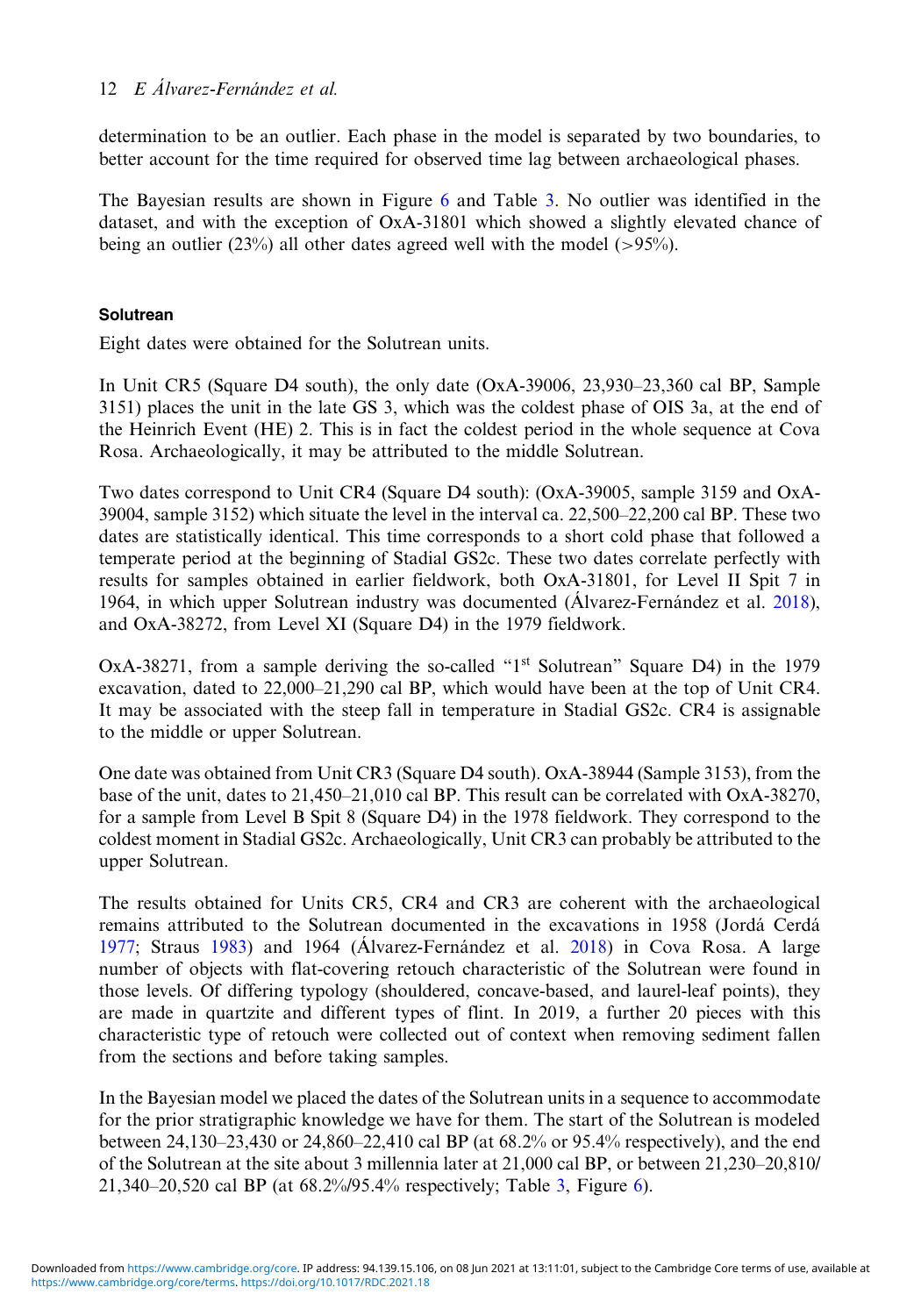<span id="page-12-0"></span>

Figure 6 Bayesian model (cal BP) of the radiocarbon dates at Cova Rosa.

#### Magdalenian

Thirteen dates have been obtained for the Magdalenian levels.

Two samples were taken in 2019 for Unit CR2 (Square D4): OxA-38943, in the middle part of the east section and OxA-38942, in the middle part of the south section. Both results fall in the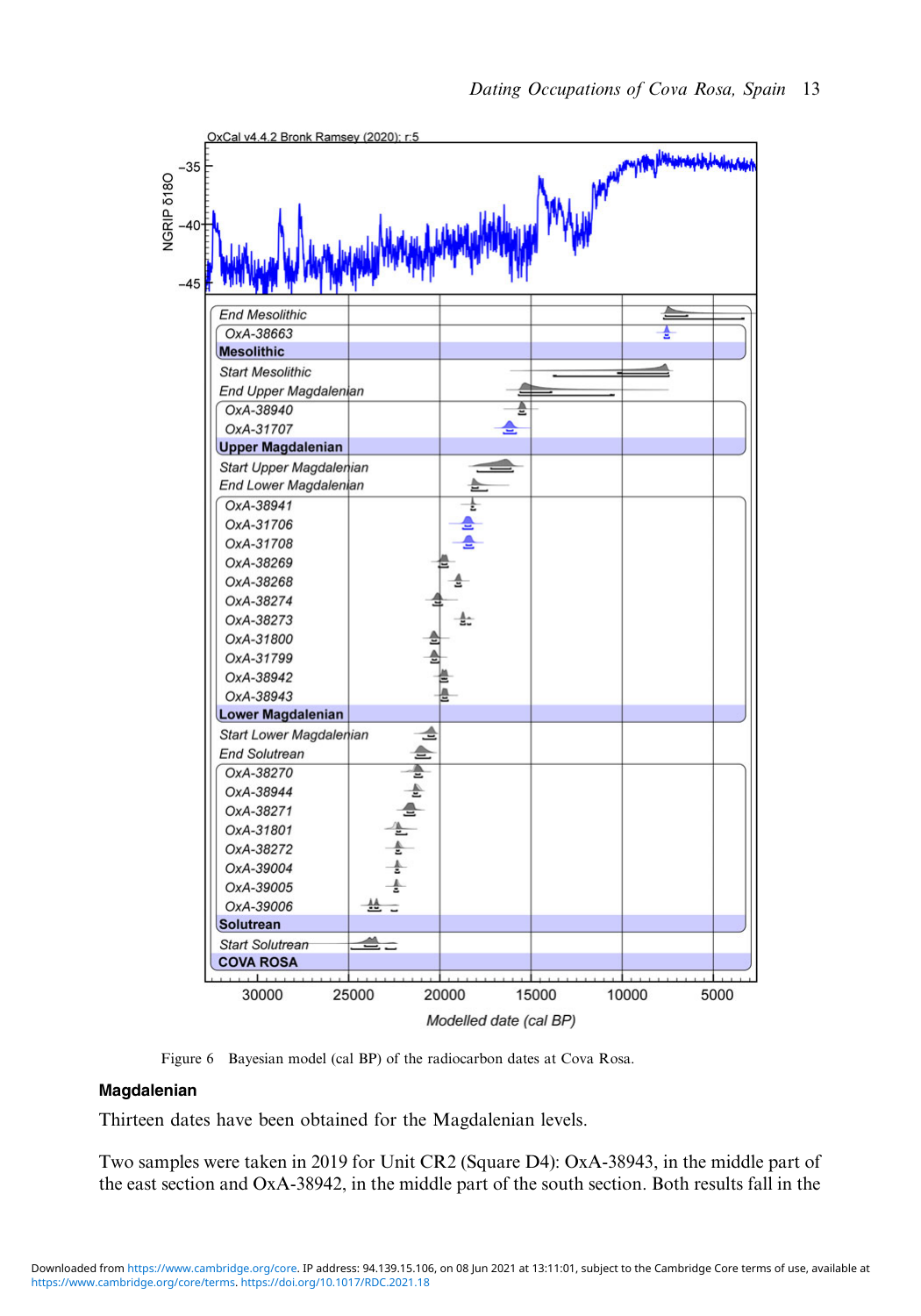|                           | Bayesian modeled dates (cal BP) |        |       |        |  |  |  |
|---------------------------|---------------------------------|--------|-------|--------|--|--|--|
|                           |                                 | 68.26% |       | 95.44% |  |  |  |
|                           | From                            | To     | From  | To     |  |  |  |
| Mesolithic                |                                 |        |       |        |  |  |  |
| OxA-38663                 | 7630                            | 7480   | 7690  | 7410   |  |  |  |
| Upper Magdalenian         |                                 |        |       |        |  |  |  |
| OxA-38940                 | 15610                           | 15390  | 15680 | 15290  |  |  |  |
| OxA-31707                 | 16330                           | 16000  | 16510 | 15810  |  |  |  |
| Archaic/Lower Magdalenian |                                 |        |       |        |  |  |  |
| OxA-38941                 | 18250                           | 18170  | 18290 | 18050  |  |  |  |
| OxA-31706                 | 18610                           | 18310  | 18740 | 18190  |  |  |  |
| OxA-31708                 | 18560                           | 18260  | 18680 | 18160  |  |  |  |
| OxA-38269                 | 19890                           | 19610  | 20070 | 19540  |  |  |  |
| OxA-38268                 | 19060                           | 18880  | 19160 | 18830  |  |  |  |
| OxA-38274                 | 20240                           | 19970  | 20380 | 19860  |  |  |  |
| OxA-38273                 | 18820                           | 18650  | 18860 | 18310  |  |  |  |
| OxA-31800                 | 20430                           | 20200  | 20510 | 20060  |  |  |  |
| OxA-31799                 | 20410                           | 20190  | 20490 | 20060  |  |  |  |
| OxA-38942                 | 19890                           | 19620  | 20000 | 19560  |  |  |  |
| OxA-38943                 | 19840                           | 19610  | 19920 | 19540  |  |  |  |
| Solutrean                 |                                 |        |       |        |  |  |  |
| OxA-38270                 | 21330                           | 21080  | 21400 | 20970  |  |  |  |
| OxA-38944                 | 21420                           | 21240  | 21490 | 21070  |  |  |  |
| OxA-38271                 | 21790                           | 21440  | 21960 | 21360  |  |  |  |
| OxA-31801                 | 22350                           | 22170  | 22400 | 21810  |  |  |  |
| OxA-38272                 | 22370                           | 22230  | 22410 | 22130  |  |  |  |
| OxA-39004                 | 22400                           | 22290  | 22450 | 22220  |  |  |  |
| OxA-39005                 | 22450                           | 22340  | 22510 | 22280  |  |  |  |
| OxA-39006                 | 23830                           | 23390  | 23930 | 22350  |  |  |  |
| <b>Boundaries</b>         |                                 |        |       |        |  |  |  |
| <b>Start Solutrean</b>    | 24130                           | 23430  | 24860 | 22410  |  |  |  |
| <b>End Solutrean</b>      | 21230                           | 20810  | 21340 | 20520  |  |  |  |
| Start Lower Magdalenian   | 20640                           | 20310  | 20930 | 20210  |  |  |  |
| End Lower Magdalenian     | 18230                           | 17900  | 18270 | 17400  |  |  |  |
| Start Upper Magdalenian   | 17200                           | 16110  | 17950 | 15980  |  |  |  |
| End Upper Magdalenian     | 15590                           | 13870  | 15680 | 10450  |  |  |  |
| <b>Start Mesolithic</b>   | 10250                           | 7460   | 13770 | 7430   |  |  |  |
| End Mesolithic            | 7640                            | 6410   | 7730  | 3320   |  |  |  |

<span id="page-13-0"></span>Table 3 Bayesian modeled dates (cal BP) at Cova Rosa using OxCal software.

ca. 20,000–19,500 cal BP interval, a slightly more temperate time of amelioration in Stadial GS2b followed by a later fall in temperature. These two dates correlated with the samples obtained in 1964 in Level I, Spit 4 (Square E/F 4-6); both OxA-31800 and OxA-31799. They are associated with characteristic artifacts like bladelet cores/nucleiform endscrapers. In this level, while the most abundant raw materials are local (quartzite and local flint types), others are from more distant sources in northern Spain (Flysch-type flint) and Aquitaine ("grain de mil" type) (Álvarez-Fernández et al. [2020](#page-18-0)b). The radiocarbon results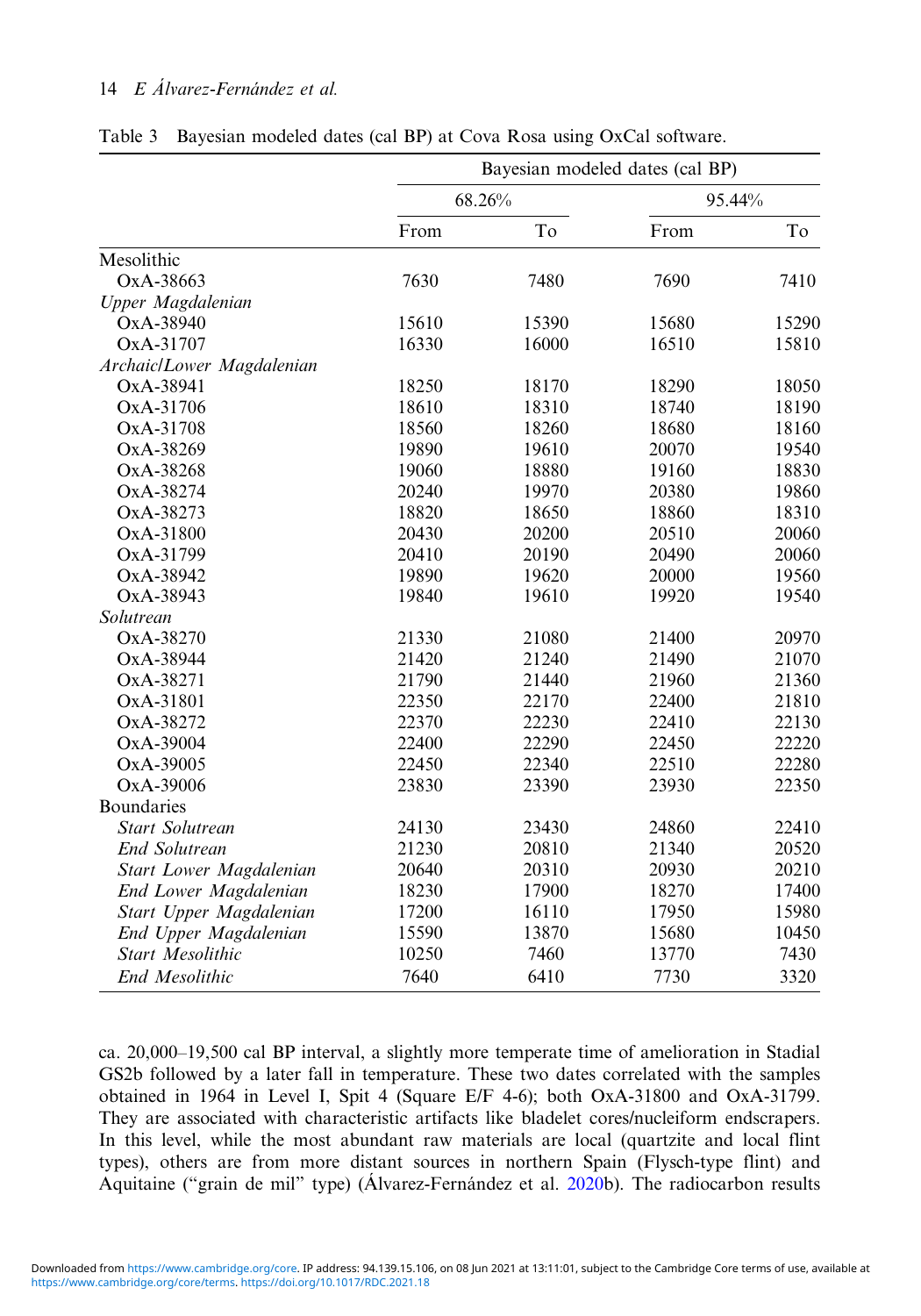correspond archaeologically to a period called archaic Magdalenian in the regional classification.

These dates for CR2 are also correlated with two others for Level B in the 1975–1979 excavations: OxA-38274, from Square G3, Spit 11; and OxA-38269, from Square D4, Spit 5. These results can also be linked to OxA-31706 from Square G4 in Level A0, which however appears to represent secondary contamination from Level B that could not be identified during the excavation of Level A0.

The other three samples, OxA-31708, OxA-38273 and OxA-38268, also correspond to Unit CR2. They come from Level B in the 1975–1979 excavations but are about a millennium younger than the previous dates (ca. 19,200–18,500 cal BP). They come from the top of the level. The first two samples were taken in Square G3, both of them in Spit 6 (one was a shell of L. littorea and the other a Cervus elaphus bone). Detailed information about the use of biotic resources is available for this level, in which hunting specialised in red deer, and shellfishing and fishing were practiced. The palaeoenvironmental data from the anthracological study indicates open vegetation with a predominance of shrub taxa whereas the small mammal assemblage suggests a cold humid climate (Álvarez-Fernández et al. [2019](#page-17-0)a).

The third of these dates (OxA-38268) was obtained from a sample from Square D4, Spit 2. Information about the lithic assemblage comes from a preliminary study of this square. It is characterised by an abundance of geometric microliths, backed bladelets and, above all, triangles shorter than 1 cm in length. The calibrated interval of this date would correspond to the warmest time in the middle of GS2b and the slight cooling immediately afterwards. In sum, Unit CR2 can be attributed to the early Magdalenian, probably in two stages; one assigned to the archaic Magdalenian and the other to the "Cantabrian" lower Magdalenian.

A single sample was collected in the middle of Unit CR1: OxA-38941 (Sample 3155), from Square D4, south section. Its age of 18,280–18,040 cal BP corresponds to cold oscillations in the decrease in temperature at the end of GS2b. It can also be attributed to the lower Magdalenian.

From the 1975–1979 excavations, a sample from the top of Level B (Square G4, Spit 1). 16,520–15,870 cal BP (OxA-31707). It represents a problem of chronological inversion as it is younger compared to the date obtained for Unit CR1 (OxA-38941), which is found above level B of the 1975–1979 excavations. However, following the new fieldwork, this level has been correlated with Unit CR1, which is assigned to the Lower Magdalenian and which has been dated in consonance with that attribution by sample OxA-38941 (18,280– 18,040 cal BP). OxA-31707 therefore represents a chronological anomaly and should be taken with reservations as it is apparently not synchronic with the level it came from. It may be an intrusion from an upper level between CR2 and CR1 that has now disappeared. In our Bayesian model we place OxA-38941 on the top of the Solutrean sequence and OxA-31707 in the Upper Magdalenian phase.

Finally, the most recent Magdalenian date (OxA-38940) comes from the middle of Unit CR1bis in Square D6, south section (Sample 3161). The calibrated interval is 15,650–15,290 cal BP, which would date this unit in the coldest phase of GS2a, at the end of HE 1. It is indicative of an occupation in the upper Magdalenian, which is confirmed by a harpoon with a single row of barbs found by FJC in 1958 but out of context as it was in sediment dug up by the clandestine excavators.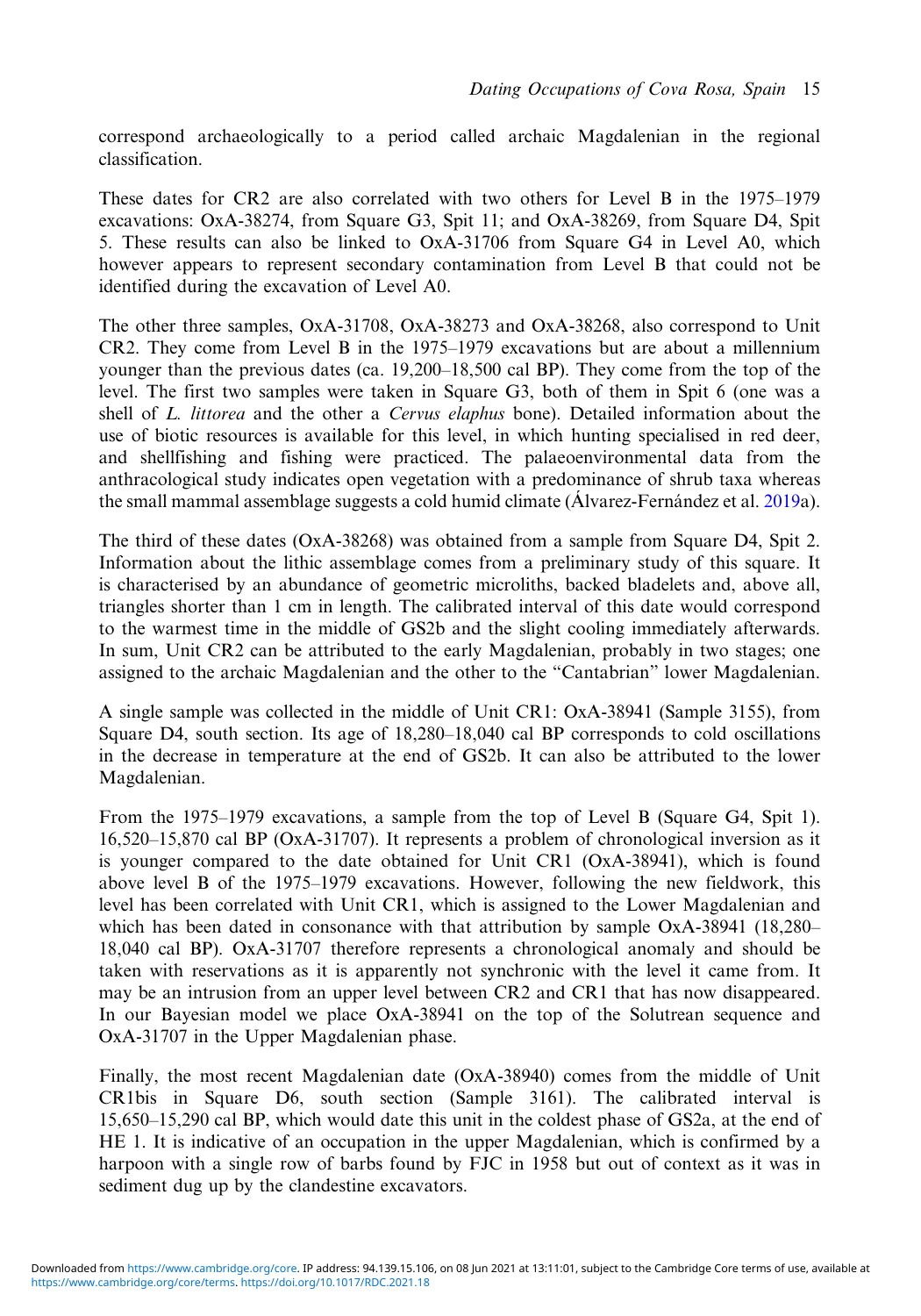In our Bayesian model, the start of the Magdalenian is placed around 20,500 cal BP, between 20,640–20,310 or 20,930–20,210 cal BP (at 68.2% or 95.4% respectively), and it ends about 2 millennia later, around 18,000 cal BP, or between 18,230–17,900/18,270–17,400 cal BP (68.2%/ 95.4%). The Upper Magdalenian phase follows on; it starts at around 16800 cal BP (17,200– 16,110 or 17,950–15,980 cal BP, at 68.2% or 95.4% respectively) and based on a limited number of dates (n=2) only lasts for a millennium or so.

# Mesolithic

The sequence registers a large gap of several millennia, from ˜15,500 to 7500 (Table [3](#page-13-0), Figure [6](#page-12-0)), before a new occupation is identified through the date obtained for a shell in one of the remnants of the shell-midden adhered to the north wall of the rock-shelter. The calibrated interval of OxA-38663 is 7680–7420 cal BP and corresponds to the Mesolithic and a time of rising temperatures after the 8.2 kyr event, at the start of the Atlantic chronozone, in the middle of the Holocene Climate Optimum. In the new official chronostratigraphic scale, this interval is assigned to the start of the middle Holocene or Northgrippian.

# DISCUSSION: 14C CHRONOLOGY OF COVA ROSA

Cova Rosa contains a sequence covering the time between ca. 24,000 and 7500 cal BP, though with a large gap between ~15th–7th millennium BP as shown in our Bayesian analysis of the data, with levels attributed to the late Upper Pleistocene (Solutrean and Magdalenian) and middle Holocene (Mesolithic). These periods are well documented and dated in the prehistory of northern Spain, for example at the caves of El Cierro (Álvarez-Fernández et al. [2018](#page-17-0)), La Riera (Straus and Clark [1986\)](#page-19-0) and El Mirón (e.g., Straus and González [2003](#page-19-0)).

The Solutrean is represented at other well-dated sites in the Sella valley; for example, in Levels H1 and H2 at El Cierro (Álvarez-Fernández et al. in prep.) and Level 3 at El Buxu, with industry attributed to the upper Solutrean (Menéndez et al. [2016](#page-19-0)). In northern Spain, the evolution of this period, with an older phase known as the middle Solutrean and a more recent phase or upper Solutrean, can be followed in Sala I in the cave of Las Caldas, in Asturias (Corchón  $2017a$ ). Based on the chronological data, these two phases may be represented in Cova Rosa. From the typological point of view (Schmidt [2015\)](#page-19-0), examples of points with flat retouch and laurel-leaf points may indicate the existence of either the middle or the upper phase of the Solutrean. Index fossils of the upper Solutrean, such as shouldered and concave-based points, are also present (López-Tascón et al. in prep.).

The dates obtained for Unit CR2 are coherent with the archaic or lower Magdalenian within the regional panorama. Several sites are known in the interval of ca. 20,000–19,500 cal BP, such as Level B5.1 in Coímbre B (Álvarez-Alonso and Jordá [2017](#page-17-0)) in Asturias, and Level V at El Rascaño, in Cantabria (González Echegaray and Barandiarán [1981\)](#page-18-0). The upper part of Unit CR2, dated to 19,200–18,500 cal BP can be associated with the "Cantabrian" lower Magdalenian, whose industries are well documented and dated in the Sella valley itself; for example, in Level F in El Cierro (Álvarez-Fernández et al. [2016](#page-17-0)), but also in other areas, such as in Level 2 at Altamira Cave, in Cantabria (González Echegaray [1988\)](#page-18-0), where the most characteristic trait is the high percentage of backed bladelets and nucleiform endscrapers/bladelet cores, accompanied by sagaies with a square cross-section. Triangles have been documented in Levels XI–XIII in Sala I at Las Caldas (Corchón [2017b](#page-18-0)). From the subsistence viewpoint, the top part of CR2 can be related to other regional sites where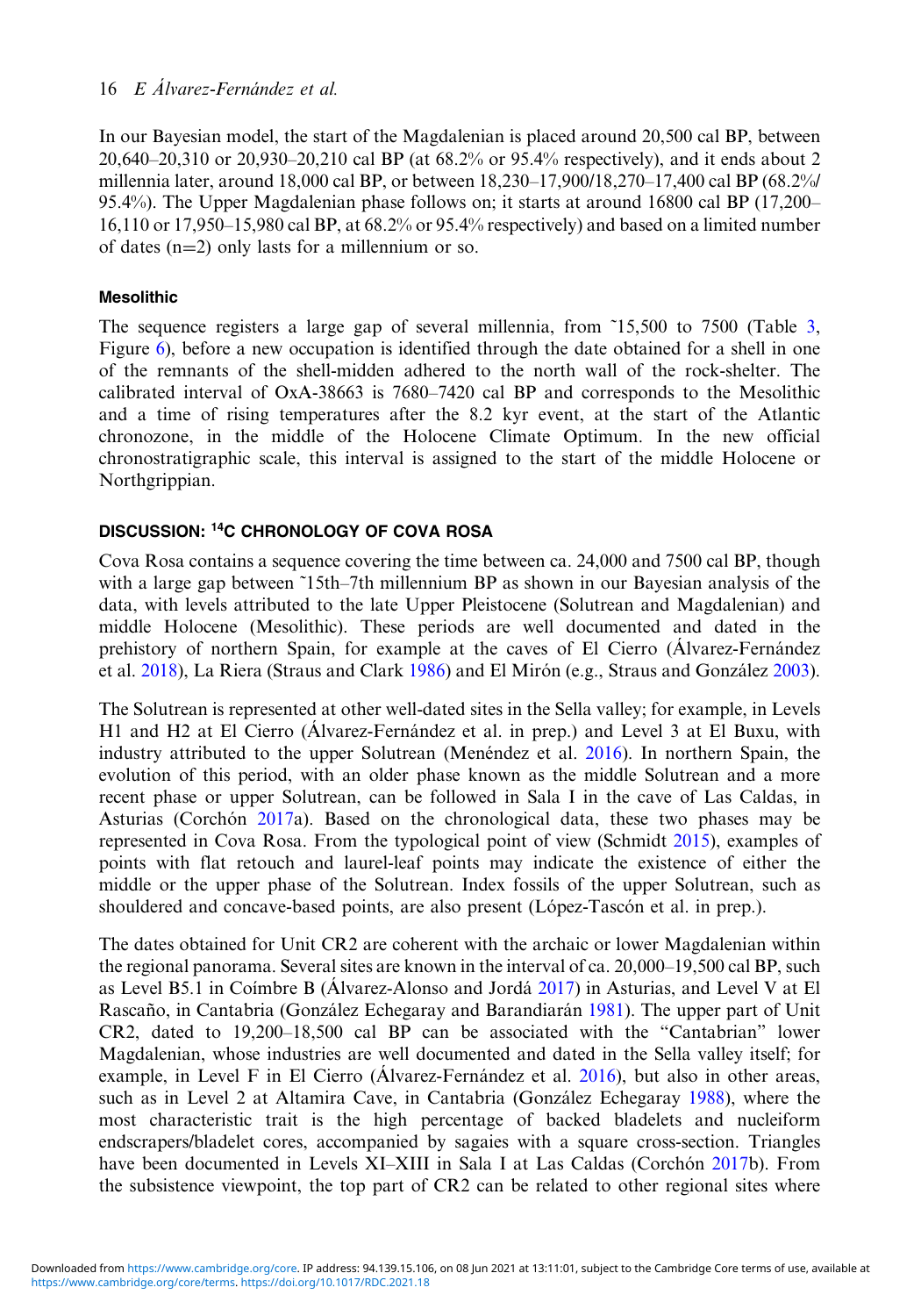hunting specialised in the capture of red deer, as in Levels F and G at El Cierro (Portero et al. [2019\)](#page-19-0).

The date for CR1 (18,280–18,040 cal BP) is contemporaneous with the results for Level 3 at La Guelga, also in the Sella valley (Menéndez et al. [2004](#page-18-0)), where backed bladelets still appear in high percentages, and other sites in the northern Iberian Peninsula, like Level Lgc inf at Antoliña, in Biscay (Aguirre [2014](#page-17-0)).

If the date OxA-31707 at Cova Rosa is accepted, despite the chronological inversion, it would represent a missing middle Magdalenian level in the cave. This period is well represented in Asturias (e.g., Levels IX to VI at Las Caldas; Corchón  $2017a$  $2017a$ ) and in Cantabria (e.g. Lower Gallery at La Garma; Arias et al. [2011](#page-18-0)). It is known for the increasing examples of portable art on both mineral (engraved plaquettes) and animal materials (contours découpés, discs or rondelles, sculptures, etc.).

The result of the sample for CR1bis indicates the cave was occupied in the upper Magdalenian, a period that is well documented at the mouth of the River Sella. Antler harpoons with round cross-section are characteristic of this period. In addition to the harpoon recovered at Cova Rosa and others found, for example, in Level 1 at Tito Bustillo (Moure [1990](#page-19-0)), a further example has recently been described from Sector IV at Les Pedroses (Martínez Villa [2019](#page-18-0)). It is a well-known period also in the rest of northern Spain; e.g., in Level 1 at Coímbre B (Álvarez-Alonso and Jordá [2017](#page-17-0)), Level IV at La Pila, in Cantabria (Gutiérrez Saez [1998\)](#page-18-0) and Level Almp/Lamc/+Slnc at Santimamine, in Biscay (López et al. [2020](#page-18-0)).

Deposits corresponding to the long hiatus between the upper Magdalenian and the Mesolithic have been well documented and dated at other sites in the Sella valley. They include Levels 7 and 6, attributed to the upper Magdalenian and Levels 3 and 5, attributed to the Azilian, at Los Azules I (Fernández-Tresguerres [2007](#page-18-0)); and Levels C and D, assigned to the Azilian at El Cierro (Álvarez-Fernández et al. [2020a](#page-17-0)).

The Mesolithic date for the shell-midden at Cova Rosa agrees with dates obtained in numerous similar deposits, mainly in the east of Asturias (Fano [2019\)](#page-18-0). One of these is the shell-midden at the proximate site of El Cierro (Álvarez-Fernández et al. [2020a](#page-17-0)), which is assigned to the Asturian culture and dated ca. 9500/8000 cal BP.

### **CONCLUSIONS**

Cova Rosa is one of the few sites that have been excavated over a large surface area in northern Spain. Across several field seasons in 1958, 1964, 1975–1979, and 2019, we calculated that about 23  $\text{m}^2$  of cave fill has been excavated (Figure [2\)](#page-3-0). Apart from isolated instances, the results of previous fieldwork have remained practically unpublished. Here we determine a new stratigraphic sequence that correlates with the levels identified by the previous researchers (FJC, AGF, and MHG) (Figure [3](#page-5-0)). Using radiocarbon dating we precise date the sequence using 22 samples collected in 1964, 1975–1979, and 2019. Based on the direct dates and the study of the archaeological material the cave was occupied in the different phases of the Solutrean and the Magdalenian periods, in the late Upper Pleistocene (after the Last Glacial Maximum to the start of Greenland Interstadial 1). It was also occupied in the first part of the Holocene (at the start of the middle Holocene or Northgrippian). It is interesting to note that erosion has removed most of the materials that would correspond to much of the GI 1 (late glacial period), the whole GS 1 (Younger Dryas) and all the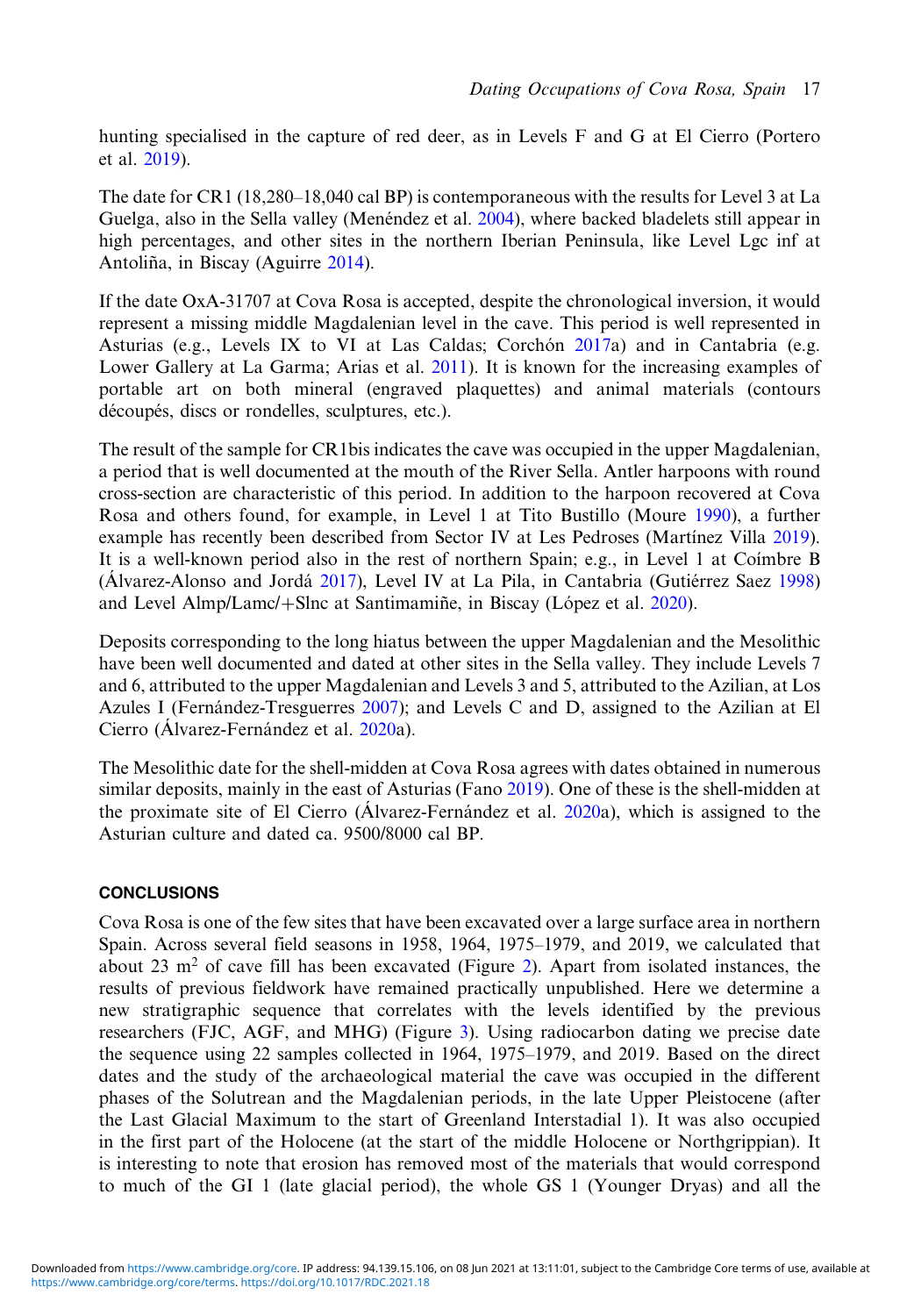<span id="page-17-0"></span>early Holocene or Greenlandian. Our new data are comparable to those of similar sites in the Sella valley, e.g., El Cierro (Álvarez-Fernández et al. 2016) and Les Pedroses (Martínez Villa [2019](#page-18-0)), and in other regions of Cantabrian Spain, e.g., La Riera (Straus and Clark [1986](#page-19-0)), in Asturias; El Miron (Straus and González [2003](#page-19-0)), in Cantabria; and Antoliñako koba (Aguirre 2014), in the Basque Country). This increasing number of recently excavated and dated sites provides useful insights into the occupation of Cantabrian Spain during a period of both extreme climatic instability and cultural variability.

### ACKNOWLEDGMENTS

This research was undertaken in Programa Estatal de Fomento de la Investigacion Científica y Técnica de Excelencia, of the Spanish Ministry of Economy, Industry and Competitiveness the context of the Spanish project HAR2017-82557-P. We wish to thank the University of Salamanca, Universidad Nacional de Educación a Distancia and IIIPC-University of Cantabria for their support of the project. We are equally indebted to all collaborating scientists who have worked diligently on this project. The authors would like to thank Peter Smith for the English translation of the manuscript and the anonymous reviewers and main editor whose contributions have improved this work.

### SUPPLEMENTARY MATERIAL

To view supplementary material for this article, please visit [https://doi.org/10.1017/RDC.](https://doi.org/10.1017/RDC.2021.18) [2021.18](https://doi.org/10.1017/RDC.2021.18)

### REFERENCES

- Aguirre M. 2014. Antoliñako koba (Gautegiz, Bizkaia). In: Sala R, editor. Los cazadores recolectores del Pleistoceno y del Holoceno en Iberia y el Estrecho de Gibraltar: estudio actual del conocimiento del registro arqueológico. Universidad de Burgos y Fundación Atapuerca, Burgos. p. 41–48.
- Álvarez-Alonso D, Jordá Pardo JF. 2017. Secuencia estratigráfica, radiocarbono y cronoestratigrafía del registro del Pleistoceno superior de la zona B de la cueva de Coímbre (Asturias, España). In: Álvarez-Alonso D, Yravedra J, directors. La cueva de Coímbre (Peñamellera Alta, Asturias): Ocupaciones humanas en el valle del Cares durante el Paleolítico superior. Oviedo: Fundación Mª Cristina Masaveu. p. 194-216.
- Álvarez-Fernandez E, Álvarez-Alonso D, Bécares J, Carral P, Carriol R-P, Chauvin A, Cubas M, Cueto M, Domingo R, Douka K, et al. 2016. Nouvelles données sur le Magdalénien inférieur de la Région Cantabrique : le Niveau F de la grotte de El Cierro (Ribadesella, Asturies, Espagne). L'Anthropologie 120: 537–567. doi: [10.1016/j.anthro.2016.09.001.](https://doi.org/10.1016/j.anthro.2016.09.001)
- Álvarez-Fernández E, Andrés M, Aparicio MT, Elorza M, Gabriel S, García-Ibaibarriaga N, Murelaga X, Portero R, Sensburg M, Suárez-Bilbao A, et al. 2019a. Biotic Resources in the Lower

Magdalenian at Cova Rosa (Sardeu, Asturias, Spain). Quaternary International 506:25–34.

- Álvarez-Fernández E, Bécares J, Jordá Pardo JF, Aguirre-Uribesalgo A, Álvarez-Alonso D, de Andrés-Herrero M, Aparicio MT, Barrera-Mellado I, Carral P, Carriol R-P, et al. 2018. La cueva de El Cierro (Fresnu, Ribadesella): campañas de excavación e investigación 1977– 1979, 2014 y 2016. Excavaciones arqueológicas en Asturias 2013–2016 (VIII). Oviedo: Consejería de Educación, Cultura y Deporte, Principado de Asturias. p. 93–106.
- Álvarez-Fernández E, Bécares J, Jordá Pardo JF, Agirre-Uribesalgo A, Álvarez-Alonso D, Aparicio MT, Barrera-Mellado I, Carral P, Carriol R-P, Cubas M, et al. 2020a. Palaeoenvironmental and chronological context of human occupations at El Cierro cave (Northern Spain) during the transition from the late Upper Pleistocene to the early Holocene. Journal of Archaeological Science: Reports 29. doi: [10.1016/j.jasrep.2019.102138](https://doi.org/10.1016/j.jasrep.2019.102138).
- Álvarez-Fernández E, Bécares J, Jordá Pardo JF, Álvarez-Alonso D, Elorza M, García-Ibaibarriaga N, Jarque SM, Hernández RP, Suárez-Bilbao A, Tapia J, et al. 2019b. Back to 1964: new data on the Solutrean levels at Cova Rosa (Sardeu, Ribadesella, Asturias). In: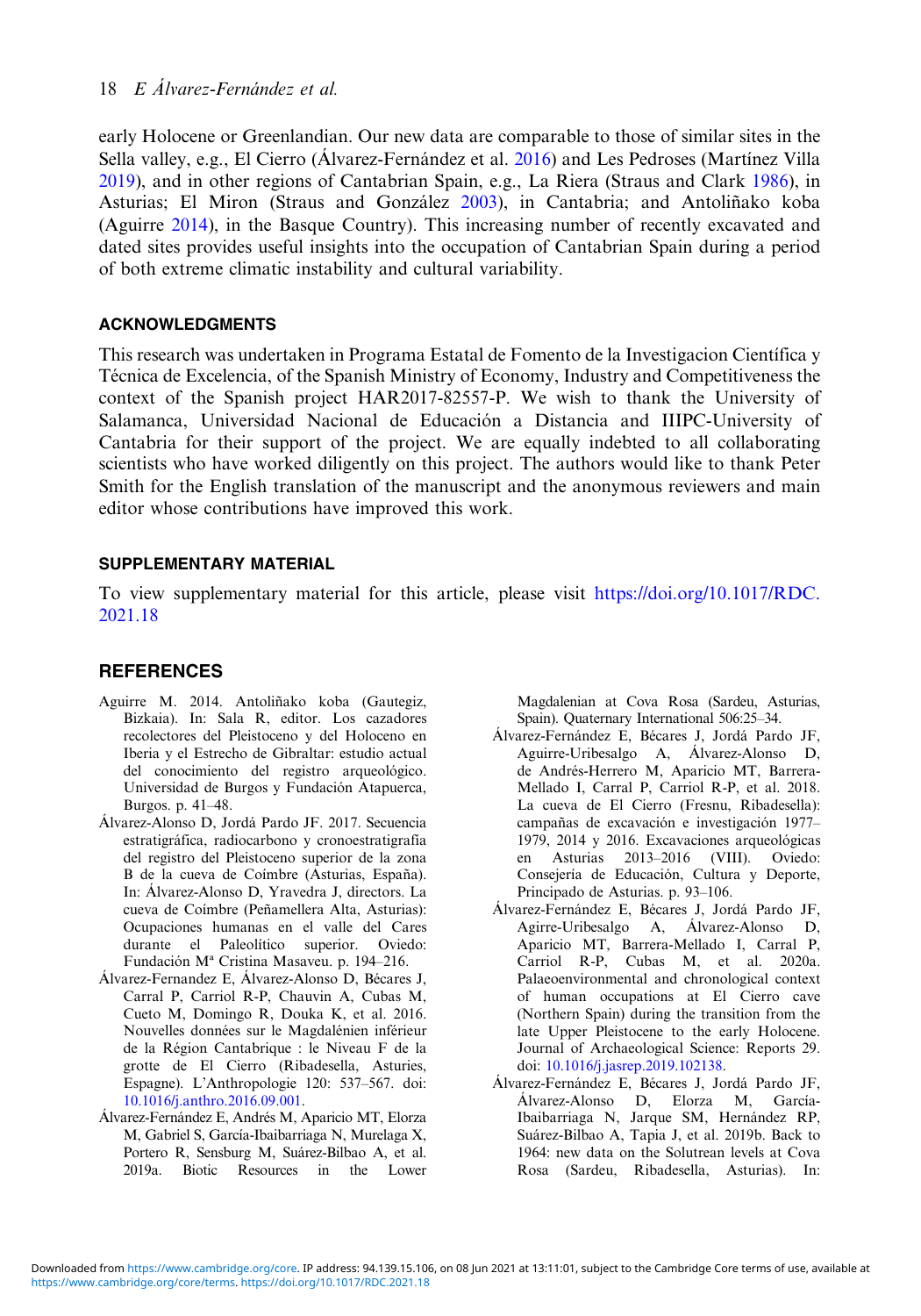<span id="page-18-0"></span>Schmidt I, Cascalheira J, Bicho N, Weniger G-C, editors. Human adaptations to the Last Glacial Maximum: the Solutrean and its neighbors. Newcastle Upon Tyne: Cambridge Scholar Publishing. p. 112–132.

- Álvarez-Fernández E, Bécares J, Jordá-Pardo JF, Martín-Jarque S, et al. 2020b. Cova Rosa (Sardeu, Asturias, España) durante el Magdaleniense: sesenta años de investigaciones. In: Straus LG, Langlais M, editors. Magdalenian chrono-estratigraphic correlations and cultural connections between Cantabrian Spain and Southwest France ... and beyond. Société Préhistorique Française. Séances de la SPF, Mémoire 15 Paris. p. 234–250.
- Álvarez-Fernández E, Jordá Pardo JF, editors. 2018. El poblamiento prehistórico en el valle del Sella. Cincuenta años del descubrimiento de la cueva de Tito Bustillo y sesenta de las primeras intervenciones del Profesor Francisco Jordá en las cuevas de El Cierro y Cova Rosa (Ribadesella, Asturias). UNED, Ediciones Universidad de Salamanca y Asociación Cultural Amigos de Ribadesella, Ribadesella.
- Arias P, Álvarez-Fernández E, Cueto M, Elorza M, García-Moncó C, Güth A, Iriarte M. J, Teira LC, Zurro D. 2011. Magdalenian floors in the Lower Gallery of La Garma: a preliminary approach. In: Gaudzinski S, Jöris O, Sensburg M, Street M, Turner E, editors. Site-internal spatial organization of hunter-gatherer societies: Case studies from the European Palaeolithic and Mesolithic. Mainz: RGZM-Tagungen 12. p. 31–51.
- Björck S, Walker MJC, Cwynar LC, Johnsen S, Knudsen K-L, Lowe JJ, Wohlfarth B. 1998. An event stratigraphy for the Last Termination in the north Atlantic based on the Greenland Ice Core record: a proposal by the INTIMATE group. Journal of Quaternary Science 13: 283–292.
- Brock F, Higham TFG, Ditchfield P, Ramsey CB. 2010. Current pre-treatment methods for AMS radiocarbon dating at the Oxford Radiocarbon Accelerator Unit (ORAU). Radiocarbon 52:103–112.
- Bronk Ramsey C. 2001. Development of the radiocarbon calibration program. Radiocarbon 43(2A):355–363.
- Bronk Ramsey C. 2009a. Bayesian analysis of radiocarbon dates. Radiocarbon 51(1): 337–360.
- Bronk Ramsey C. 2009b. Dealing with outliers and offsets in radiocarbon dating. Radiocarbon 51(3):1023–1045.
- Corchón MS, editor. 2017a. La cueva de las Caldas (Priorio, Oviedo). Ocupaciones solutrenses, análisis espaciales y arte parietal. Universidad de Salamanca, Estudios Históricos 166, Salamanca.
- Corchón MS, editor. 2017b. La cueva de las Caldas (Priorio, Oviedo). Ocupaciones magdalenienses

en el valle del Nalón. Universidad de Salamanca, (Estudios Históricos 164), Salamanca.

- Fano MA. 2019. The Mesolithic "Asturian" culture (North Iberia), one century on. Quaternary International 515:159–175.
- Fernández-Tresguerres JA. 2007. El final del Paleolítico en los espacios cantábricos. In: Fano MA, editor. Las Sociedades del Paleolítico en la Región Cantábrica. Diputación Foral de Bizkaia, Anejo de Kobie 8, Bilbao. p. 337–402.
- González Sainz, C. 1989. El Magdaleniense superiorfinal de la región cantábrica. Tantín y Universidad de Cantabria, Santander.
- González Echegaray J. 1988. El Magdaleniense de Altamira. Espacio, Tiempo y Forma, Serie I, Prehistoria y Arqueología 1:165–175.
- González Echegaray J, Barandiarán I, editors. 1981. El Paleolítico Superior de la cueva del Rascaño (Santander). Centro de Investigaciones y Museo de Altamira 3, Santander.
- Gutiérrez Saez C. 1998. Cambios en el equipamiento instrumental entre el Paleolítico final y el Epipaleolítico: la cueva de la Pila. Cuadernos de Prehistoria de la Universidad Autónoma de Madrid 25(1):87–118.
- Heaton TJ, Köhler P, Butzin M, Bard E, Reimer RW, —Austin WEN, Bronk Ramsey C, Grootes PM, Hughen KA, Kromer B, et al. 2020. Marine20 the marine radiocarbon age calibration curve (0–55,000 cal BP). Radiocarbon 62(4):779–820.
- Hoyos Gómez M. 1979. El karst de Asturias en el Pleistoceno superior y Holoceno. Estudio morfológico, sedimentológico y paleoclimático<br>
[unpublished Ph.D. thesis]. Universidad [unpublished Ph.D. thesis]. Complutense de Madrid, Madrid.
- Jordá Cerdá F. 1977. Historia de Asturias. Prehistoria. Vol. 1. Vitoria-Oviedo, Ayalga, Salinas.
- Jordá Cerdá F, Gómez, Fuentes A. 1982. Cova Rosa A, Departamento de Prehistoria y Arqueología. Salamanca: Universidad de Salamanca.
- Laplace G. 1973. Sobre la aplicación de las coordenadas cartesianas en la excavación estratigráfica. Speleon 20:139–159.
- López JC, González Sainz C, Guenaga A. 2020. La cueva de Santimamiñe (Kortezubi, Bizkaia). In: Straus LG, Langlais M, editors. Magdalenian chrono-estratigraphic correlations and cultural connections between Cantabrian Spain and Southwest France ... and beyond. Société Préhistorique Française. Séances de la SPF, Mémoire 15 Paris. p. 275–294.
- Martínez Villa A. 2019. Arte y ocupación prehistórica de la Cueva de Les Pedroses. Asociación Cultural de Amigos de Ribadesella, Ribadesella.
- Menéndez M, García E, Quesada J. 2004. Magdaleniense inferior y territorialidad en la Cueva de La Güelga (Asturias). In: Bicho N, editor. O Paleolitico. ADECAP, Universidade do Algarve. Promotoria Monográfica 02, Faro:63–75.